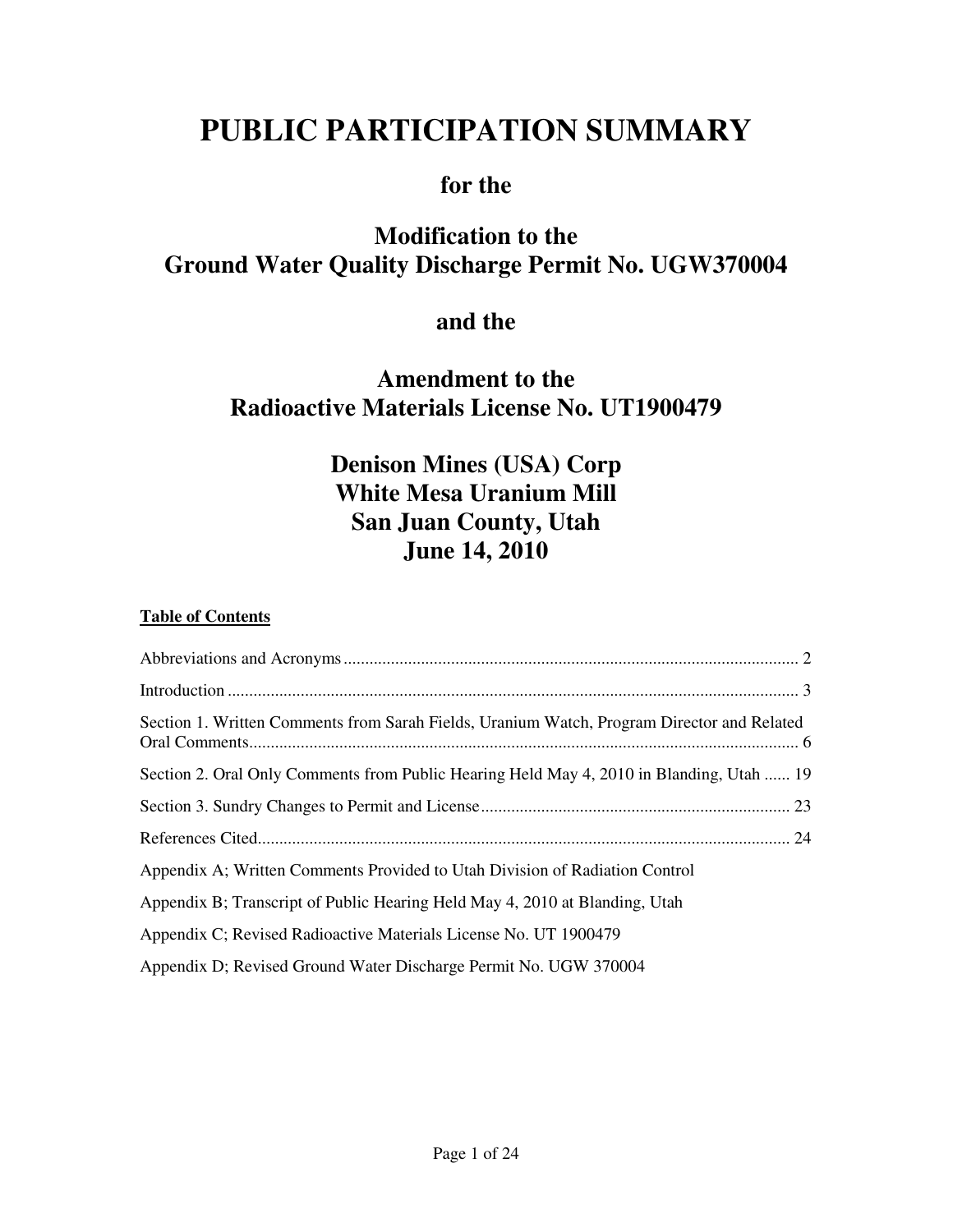#### *Abbreviations and Acronyms*

| As Low As Reasonably Achievable                          |
|----------------------------------------------------------|
| Curie                                                    |
| Code of Federal Regulations                              |
| U.S. Department of Energy                                |
| Denison Uranium Mines (USA) Corp.                        |
| Utah Division of Radiation Control                       |
| (Utah) Division of Radiation Control                     |
| U.S. Environmental Protection Agency                     |
| Ground Water Discharge Permit                            |
| License Condition                                        |
| License Renewal Application                              |
| meter                                                    |
| millirem                                                 |
| National Emission Standards for Hazardous Air Pollutants |
| U.S. Nuclear Regulatory Commission                       |
| U.S. Occupational Safety and Health Administration       |
| <b>Safety Evaluation Report</b>                          |
| <b>State Historic Preservation Office</b>                |
| <b>Total Effective Dose Equivalent</b>                   |
| Triuranium octoxide; yellowcake                          |
| <b>Utah Radiation Control Board</b>                      |
| Utah Radiation Control Rule                              |
| <b>URS</b> Corporation                                   |
| Vanadium (pent) oxide                                    |
|                                                          |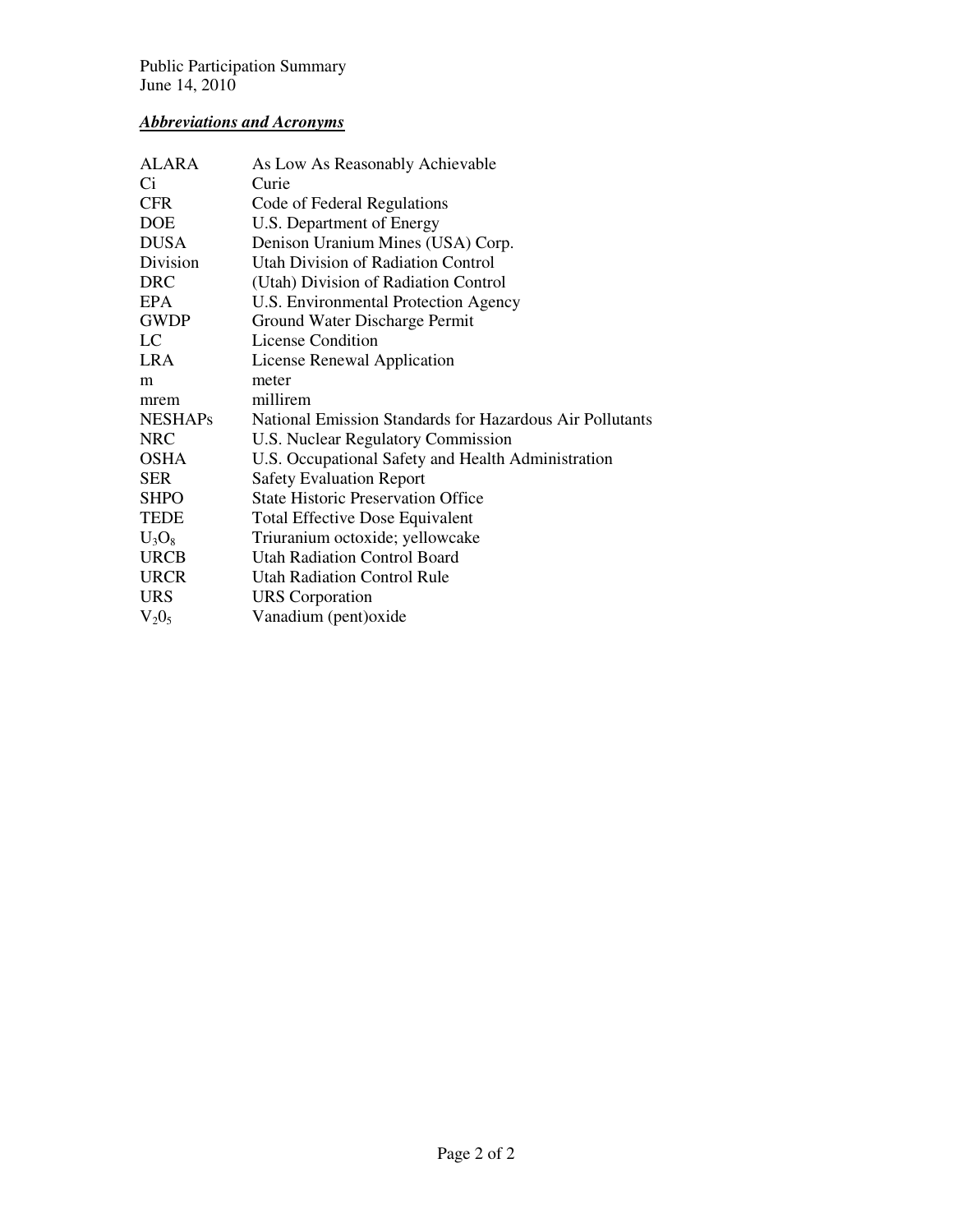#### *Introduction*

The purpose of this document is to summarize public comments received by the Utah Division of Radiation Control (DRC) regarding Denison Mines (USA) Corp.'s (DUSA) request to amend their Radioactive Materials License and Ground Water Discharge Permit by authorizing construction of Cell 4B at its White Mesa Uranium Mill located near Blanding, Utah. One letter containing a set of written comments was received from the public during the comment period that ended on May 10, 2010. Several individuals made oral comments at the public hearing held on May 4, 2010 at the Blanding Arts and Events Center in Blanding, Utah.

The topics addressed in public comments received by the DRC (including both oral and written comments) are summarized in Table 1. These represent general categories that the comments were organized into. Unique designators (i.e., PC-01 through PC-20) are associated with each topic In Table 1. The written comments are addressed first, followed by the oral comments. DRC responses follow below.

| Table 1. Summary of Topics Addressed in Comments Received by DRC.                                                                        |                              |                               |                        |                              |                        |  |  |  |
|------------------------------------------------------------------------------------------------------------------------------------------|------------------------------|-------------------------------|------------------------|------------------------------|------------------------|--|--|--|
|                                                                                                                                          | <b>Commenter</b>             |                               |                        |                              |                        |  |  |  |
| <b>Topic</b>                                                                                                                             | Sarah<br>Fields <sup>1</sup> | Bradley<br>Angel <sup>2</sup> | Toni Turk <sup>2</sup> | $Chris$<br>Webb <sup>2</sup> | ${\rm Lyman}^2$<br>Joe |  |  |  |
| <b>Written and Related Oral Comments Received</b>                                                                                        |                              |                               |                        |                              |                        |  |  |  |
| PC-01: Archaeological and Cultural Resources                                                                                             | X                            | X                             | X                      | X                            |                        |  |  |  |
| PC-02: Need to Revise License Condition 9.7 and Associated<br>Memorandum of Understanding                                                | X                            |                               |                        |                              |                        |  |  |  |
| PC-03: Effluent/Monitoring Reports Should be Made Available<br>on DRC Website in Timely Manner                                           | X                            |                               |                        |                              |                        |  |  |  |
| PC-04: Address Long-Term Impacts                                                                                                         | X                            |                               |                        |                              |                        |  |  |  |
| PC-05: Permanent Isolation without Maintenance                                                                                           | X                            | X                             |                        |                              |                        |  |  |  |
| PC-06: Potential for Releases of Radon, Other Gases, and<br>Hazardous and Radioactive Particulates from Impoundment<br>during Dewatering | X                            | X                             |                        |                              |                        |  |  |  |
| PC-07: Off Site Measuring Devices                                                                                                        | X                            |                               |                        |                              |                        |  |  |  |
| PC-08: Effluent Control during Operations                                                                                                | X                            |                               |                        |                              |                        |  |  |  |

<sup>&</sup>lt;sup>1</sup> Both written and oral comments.

 $\overline{a}$ 

 $2$  Oral comments made at Public Hearing held in Blanding, Utah on May 4, 2010. For a transcript of this meeting, see Appendix B, below.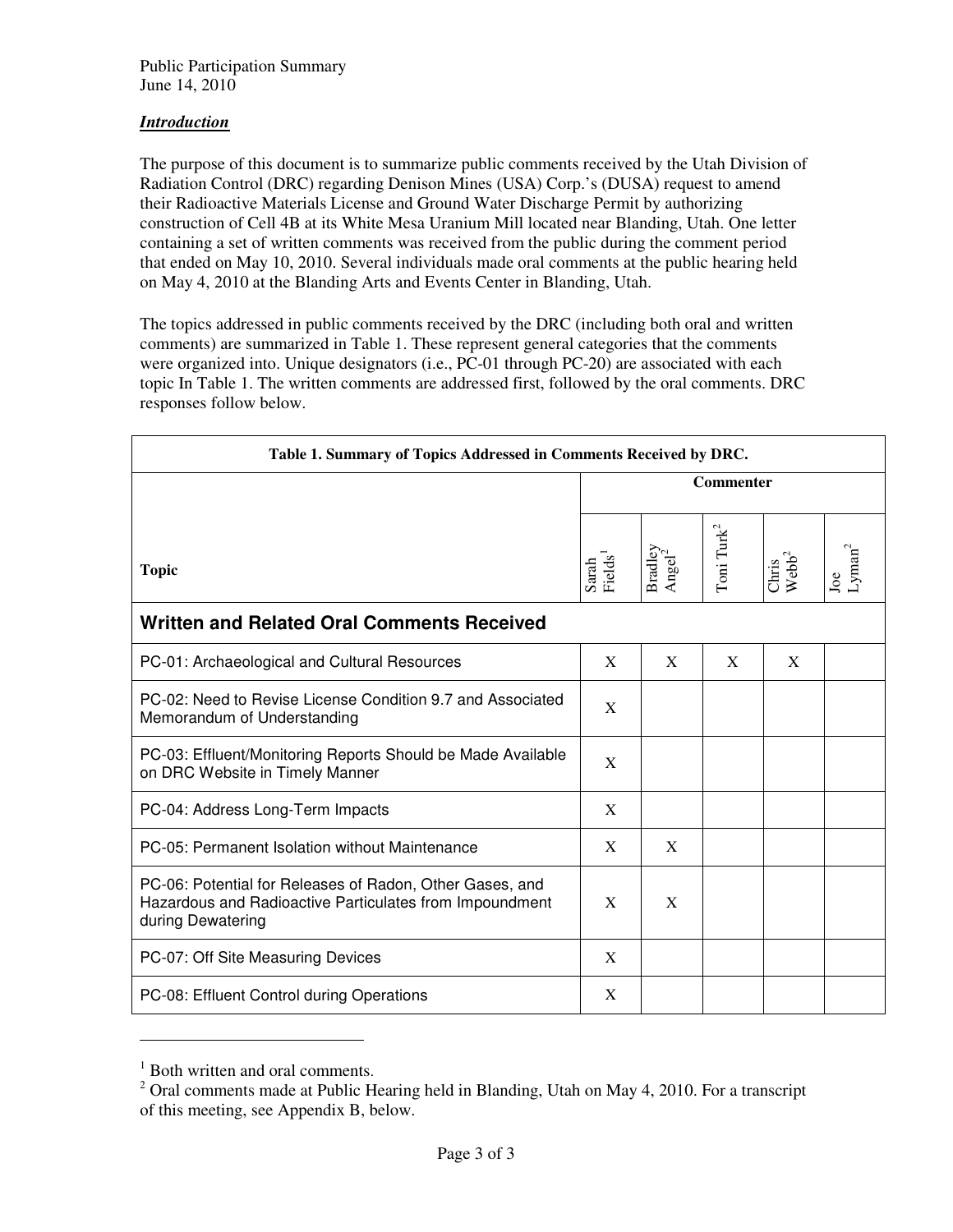| Table 1. Summary of Topics Addressed in Comments Received by DRC.                                                               |                                |                                                                      |                        |                            |                           |  |  |
|---------------------------------------------------------------------------------------------------------------------------------|--------------------------------|----------------------------------------------------------------------|------------------------|----------------------------|---------------------------|--|--|
|                                                                                                                                 | <b>Commenter</b>               |                                                                      |                        |                            |                           |  |  |
| <b>Topic</b>                                                                                                                    | $Sardn$<br>Fields <sup>1</sup> | $\begin{array}{l} \mathbf{Bradley} \\ \mathbf{Anglel}^2 \end{array}$ | Toni Turk <sup>2</sup> | Chris<br>Webb <sup>2</sup> | Joe<br>Lyman <sup>2</sup> |  |  |
| PC-09: Communication/Consultation with White Mesa Ute<br>Tribe                                                                  | X                              |                                                                      | $\mathbf X$            |                            |                           |  |  |
| PC-10: Compliance with Other Federal and State Regulations                                                                      | X                              |                                                                      | X                      |                            |                           |  |  |
| Oral Only Comments Received in May 4, 2010 Public Meeting                                                                       |                                |                                                                      |                        |                            |                           |  |  |
| PC-11: Adequate/Inadequate Notice of Public Hearing<br>Provided to General Public and to Members of the White Mesa<br>Ute Tribe |                                | X                                                                    | X                      |                            | X                         |  |  |
| PC-12: Yellowcake Release from Stacks                                                                                           |                                | X                                                                    |                        |                            |                           |  |  |
| PC-13: Social Justice                                                                                                           |                                | X                                                                    |                        |                            |                           |  |  |
| PC-14: Rules Should Be Changed/Use Current Rules When<br>Considering this License Amendment                                     | X                              |                                                                      |                        | X                          |                           |  |  |
| PC-15: Economic Benefit and Employment Provided by Mill<br>Operations                                                           |                                |                                                                      | X                      |                            | X                         |  |  |
| PC-16: DUSA Is Responsible and Professional                                                                                     |                                |                                                                      | X                      | X                          | X                         |  |  |
| PC-17: Balance in Preserving Archaeological Resources                                                                           |                                |                                                                      | X                      |                            |                           |  |  |
| PC-18: Health and Safety Are Important                                                                                          |                                |                                                                      |                        | X                          |                           |  |  |
| PC-19: Confidence in State and Federal Regulators                                                                               |                                |                                                                      |                        | X                          |                           |  |  |
| PC-20: Release of Radioactive Materials to the Environment                                                                      |                                | X                                                                    |                        |                            |                           |  |  |

The DRC considered all written and oral comments in assessing whether changes should be made to the proposed revisions to DUSA's Radioactive Materials License and Ground Water Discharge Permit (found at: http://www.radiationcontrol.utah.gov/Uranium\_Mills/IUC/cell4b/ permitMod\_licenseAmend.htm). No comments were submitted that would necessitate a change to the Safety Evaluation Report (SER) or Statement of Basis (SOB). Each written comment received is restated below verbatim in italics, and is found in Appendix A. Oral comments are presented in summary form, and a transcript is found in Appendix B. DRC's response and disposition follow each comment, and is denoted with the words "**Division Response**" in bold text.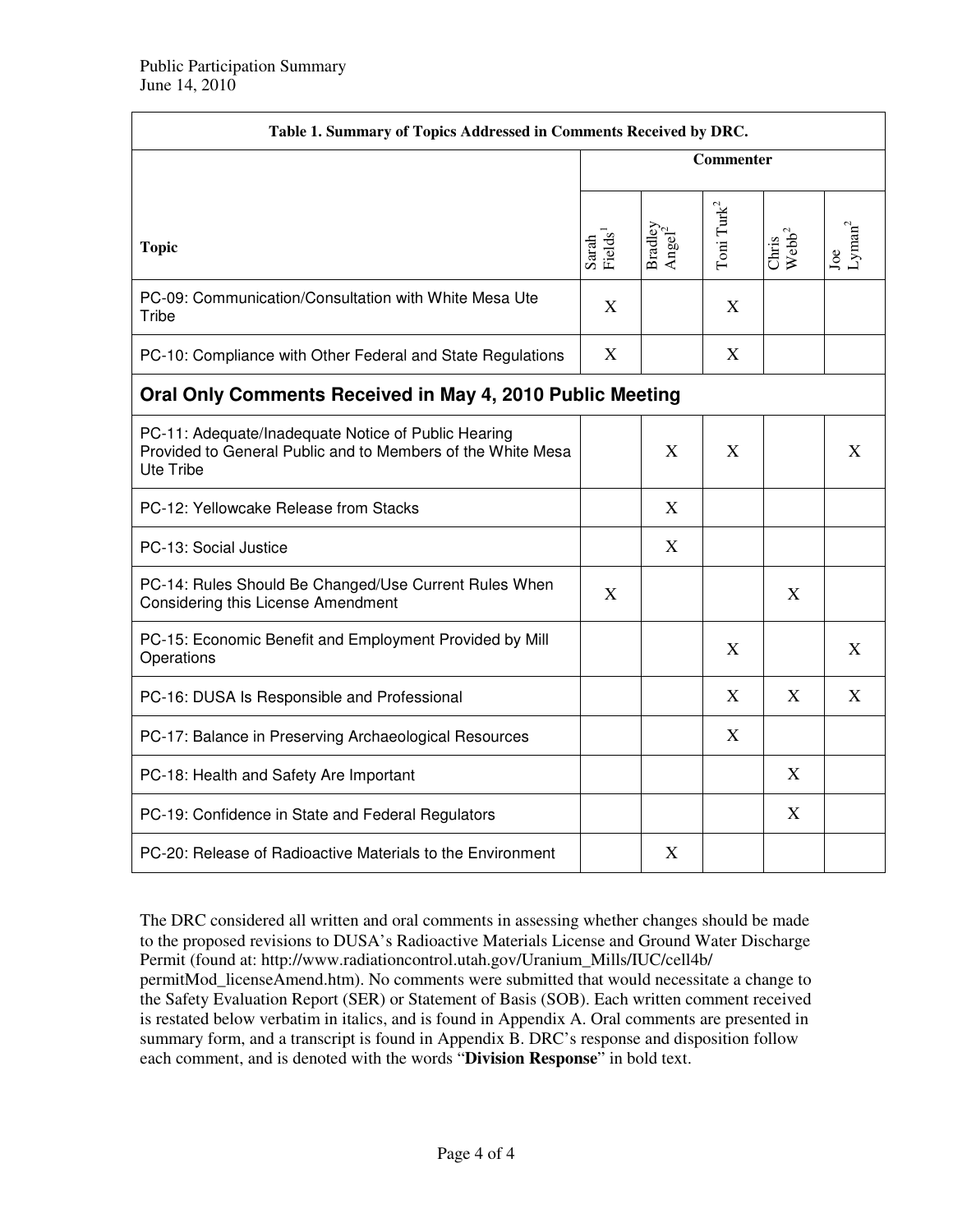Revisions made to April 6, 2010 Draft DUSA's Radioactive Material License, No. UT 1900479 are shown in Appendix C. Revisions made to April 6, 2010 Draft DUSA's Ground Water Discharge Permit No. UGW370004 are shown in Appendix D. These changes are discussed in Section 3, below.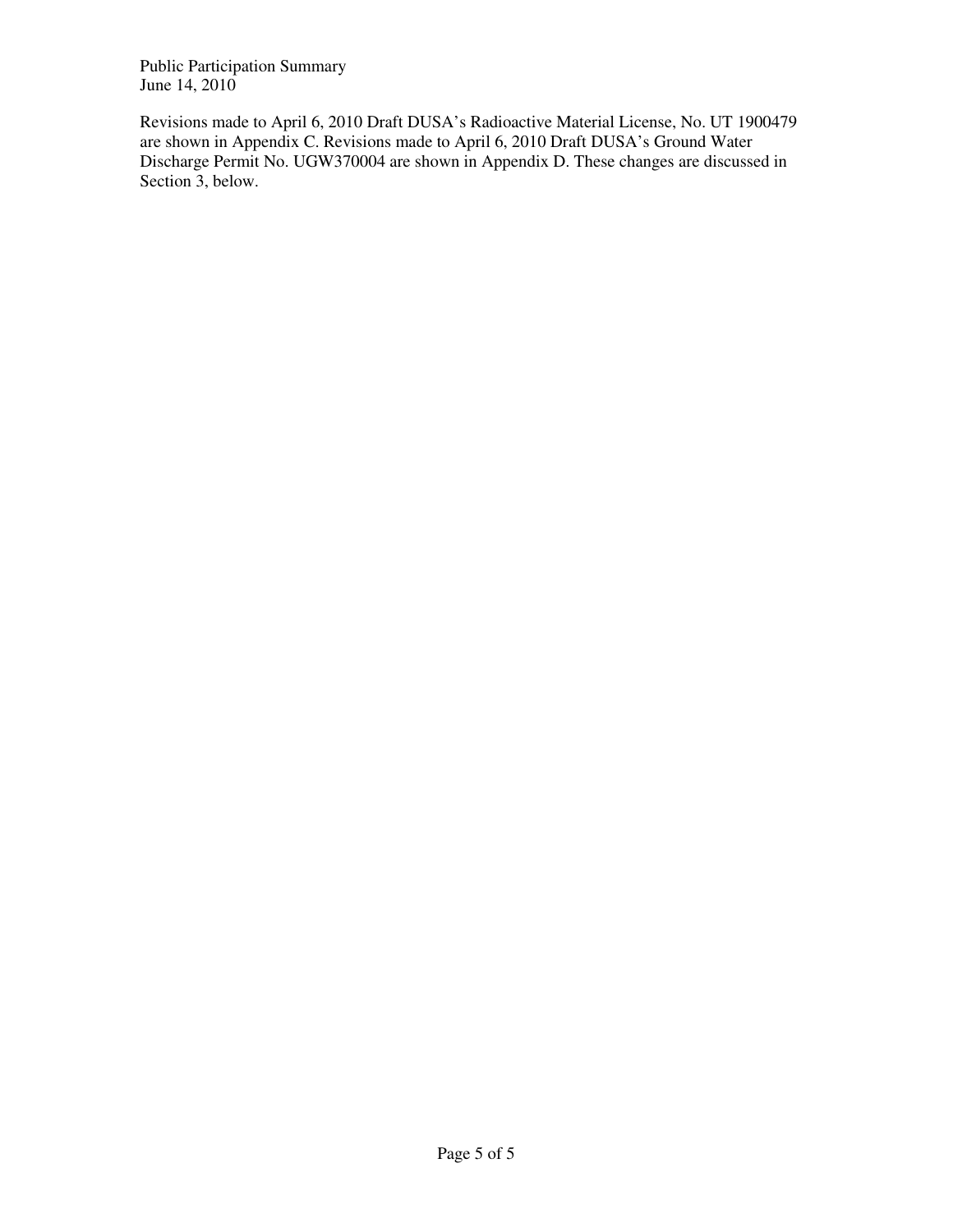#### *Section 1. Written Comments from Sarah Fields, Uranium Watch, Program Director and Related Oral Comments*

Ms. Fields submitted the following comments in writing to the DRC on May 10, 2010. Other commenters also provided oral comment on several of these same topics during the May 4, 2010 public meeting. For details, see written comments in Appendix A and the transcript of oral comments in Appendix B, below.

#### *PC-01; Archaeological Resources*

Written comments from Ms. Fields (Comment 1.1, pp. 1-2) stated the following (Appendix A, pp. 1–2):*"1. WHITE MESA ARCHAEOLOGICAL RESOURCES* 

*1.1. The construction of Cell 4B will impact a number of Archaeological Resources at the Mill site and in the White Mesa Archaeological District. White Mesa is in an area adjacent to and in the vicinity of extensive tribal holdings and an area rich in archaeological resources, which have been designated as significant and deserving of preservation. Many Archaeological Resources on White Mesa have been found eligible for the National Register, including resources that will be or have been impacted by activities associated with the proposed license amendment.* 

*The Licensee and the Utah Division of Radiation Control (DRC) have not complied with the requirements of License Condition 9.7, which states, in pertinent part:* 

*'All disturbances associated with the proposed development will be completed in compliance with the National Historic Preservation Act (as amended) and its implementing regulations, and the Archaeological Resources Protection Act (as amended) and its implementing regulations.'* 

*Compliance with the National Historic Preservation Act includes compliance with Section 106. The Safety Evaluation Report (SER) fails to discuss how the Applicant fulfilled its responsibilities under the National Historic Preservation Act (as amended) and its implementing regulations, and the Archaeological Resources Protection Act (as amended) and its implementing regulations.* 

*A contractor to the licensee has commenced excavation of the Archaeological Resources at the Mill, with approval of the DRC. However, excavation has commenced without the any Section 106 consultation. The excavation of the valuable Archaeological Resource on White Mesa has taken place without informing and consulting with nearby tribal governments and tribal Historic Preservation Officers and without an opportunity for public comment.* 

*Further, the Licensee commenced activities that have impacts on the Archaeological Resources and are the subject of License Condition 9.7 requirements prior to this comment period and prior to the issuance of the license amendment and final environmental evaluation.* 

*All activities that impact Archaeological Resources at the Mill should cease until DRC initiates and completes a Section 106 consultation process, including consultation with affected tribal governments or appropriate tribal representatives. The DRC should not issue the license amendment without consulting with the Ute, Navajo, and other regional*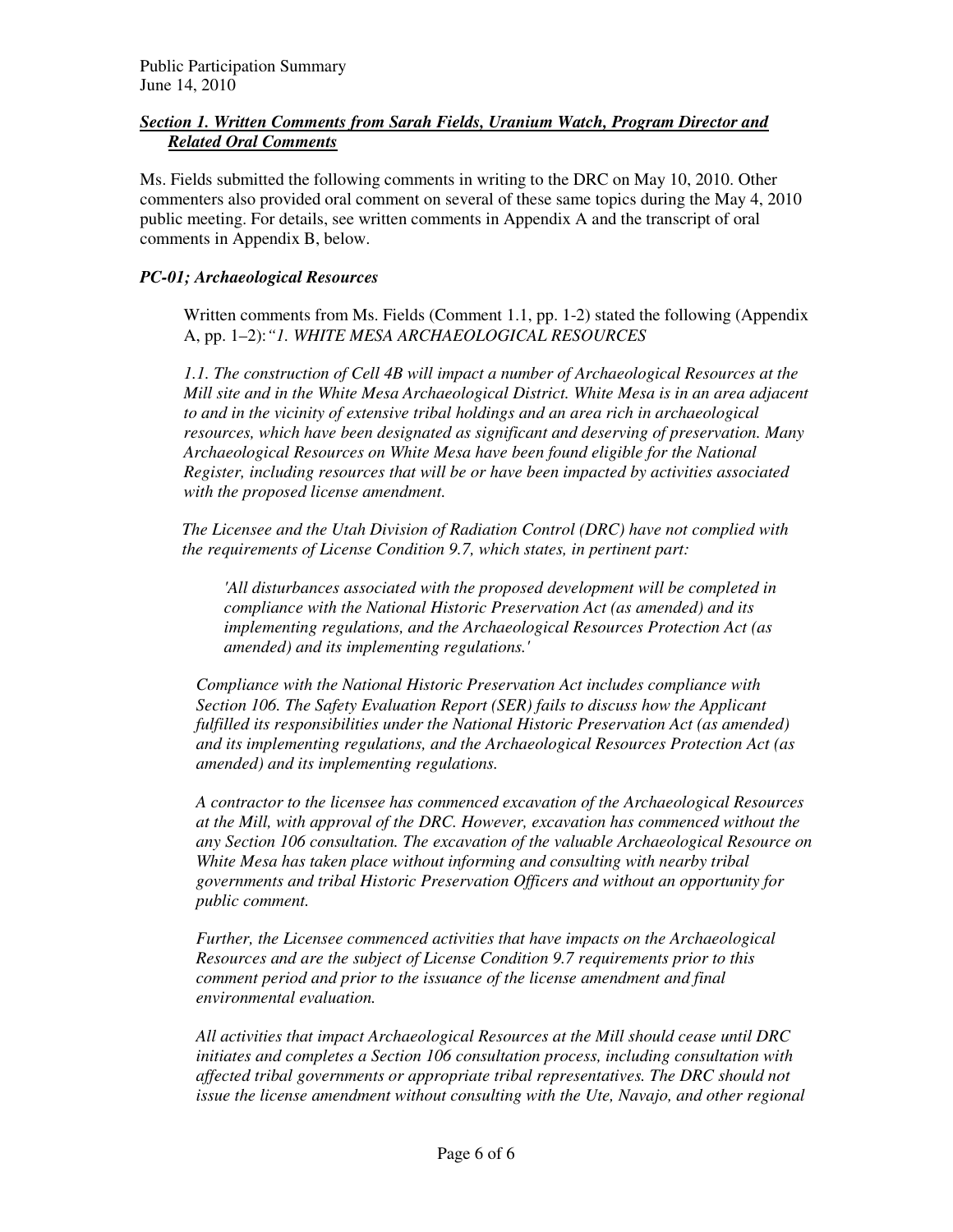*tribal Historic Preservation Officers regarding the destruction of irreplaceable historic resources.* 

*Further, the SER must include a discussion of how the Applicant has complied with the provisions of License Condition 9.7."* 

In oral comments, Ms. Fields stated that archaeological excavation is currently taking place at over ten archaeological sites and reported that most of the archaeological sites on White Mesa are ancient pit houses (see Appendix B, p. 16). Ms. Fields reported that at the initial construction of the White Mesa mill and facility, ancient artifacts were removed and placed in the University of Utah or the Edges of the Cedars (museum). Ms. Fields complained, however, that none of these artifacts have been exhibited, no studies have been conducted, and no results presented, and asserted that although artifacts have been and will be removed, the sites have been and will be destroyed by mill construction and expansion.

In oral comments, another person (Toni Turk, Mayor of Blanding) indicated that all of the artifacts that are recovered and recovered according to archeological procedure are made available for further research at the Edge of the Cedars Museum (see Appendix B, p. 12). He also indicated that the [Blanding] Rotary Club recently received a detailed presentation of recovery of archaeological knowledge that Denison Mines has funded (see Topic *PC-09; Communication/Consultation with White Mesa Ute Tribe,* below, for further discussion).

#### **Division Response**: Substantive Comment.

 $\overline{a}$ 

The Utah Radiation Control Act contains no requirement that mandates that the DRC address the evaluation or preservation of archaeological resources. However, the License Condition 9.7 does address archaeological resources.

The Executive Secretary disagrees with the comment that under License Condition 9.7 the Utah DRC must undertake Section 106 consultations pursuant to the National Historic Preservation Act, 16 U.S.C. § 470f<sup>3</sup>. By its terms, Section 106 applies to actions by "any Federal agency" having jurisdiction over a proposed "Federal or federally assisted undertaking". As the "undertaking" at issue here is licensing of disposal Cell 4B by a State of Utah agency, Section 106 consultation is inapplicable. Nonetheless, the DRC has required the licensee to take all necessary and appropriate steps to identify and preserve cultural resources that may be unavoidably disturbed during the construction of Cell 4B.

Consistent with License Condition 9.7, the licensee arranged for archaeological cultural research studies of the Cell 4B area. As part of these studies, Abajo Archaeology developed "A Research Design for Archaeological Data Recovery on Ten Sites in the White Mesa Mill Cell 4B Project Area, San Juan County, Utah" (hereafter "Abajo Research Design"). The Abajo Research Design describes archaeological test excavations of ten sites in the Cell 4B project area; provides a research design for archaeological data recovery at those sites; and commits to the preservation of artifacts from the site.

<sup>&</sup>lt;sup>3</sup> Condition 9.7 in DUSA's Utah license is a remnant from its federal U.S. NRC mill license. When the U.S. NRC delegated licensing of uranium mills to Utah in August 2004, Condition 9.7, as drafted by the U.S. NRC, was imported into the Denison Mine's Utah license.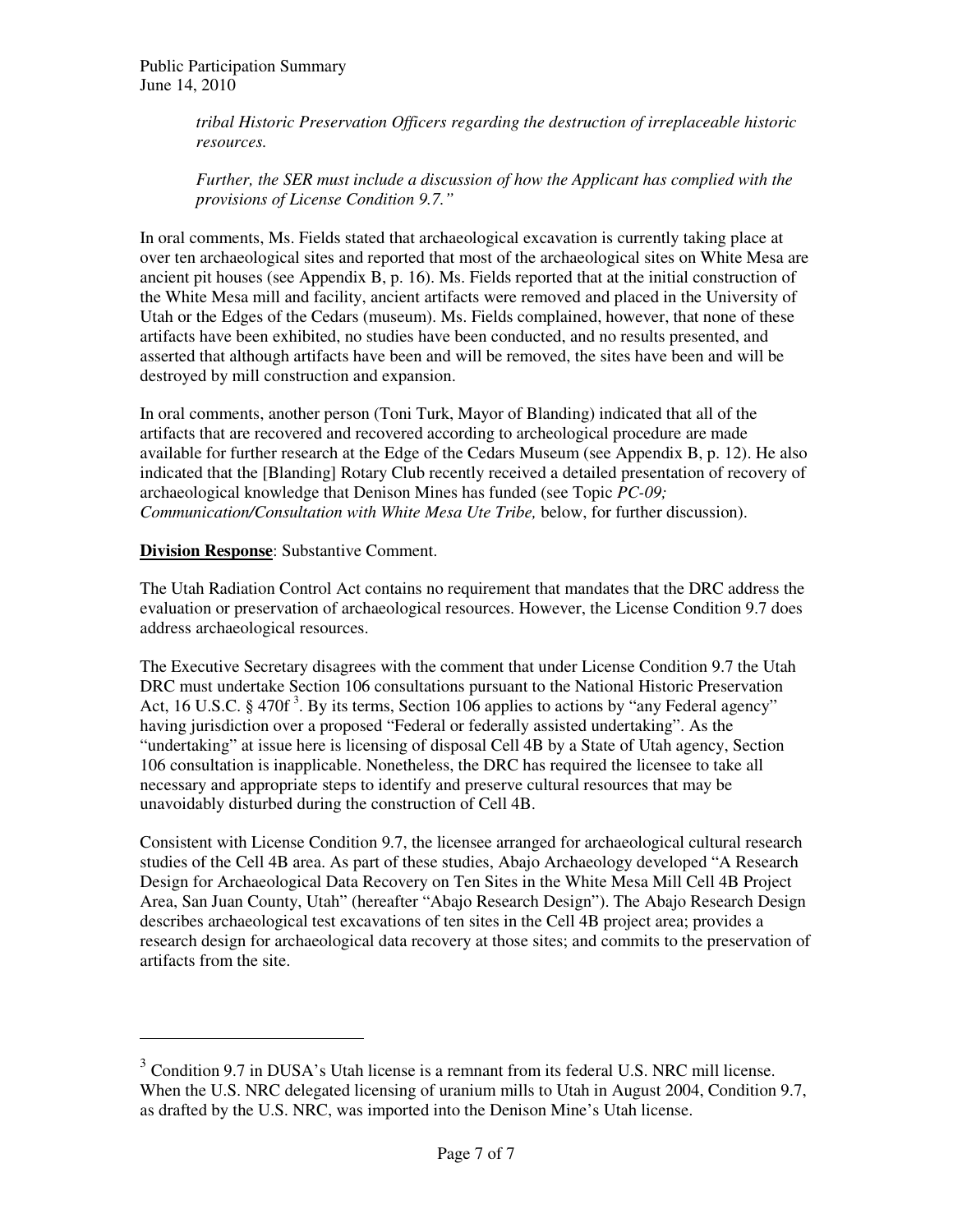The Executive Secretary sent the Abajo Research Design to the Utah State Historic Preservation Office, who responded: "We concur that the approach outlined in the research design prepared by Abajo Archaeology will mitigate adverse effects resulting from this project" (see Letter from Lori Hunsaker, Deputy State Historic Preservation Officer - Archaeology to Dane Finerfrock, Director, Division of Radiation Control, dated December 17, 2009).

To fulfill the requirements of License Condition 9.7, DUSA:

- Is following the Abajo Research Design prior to beginning construction in any affected cultural resource area identified in that document;
- As described in the Abajo Research Design, will require "Abajo Archaeology to submit all artifacts and associated files from the project to the Edge of the Cedars Museum. All artifacts will be housed in archival materials, including artifact bags and boxes as stipulated by the Edge of the Cedars." Abajo Research Design at p.94.
- When excavation and preservation of cultural resources are complete, will submit a final archaeology report to the Executive Secretary outlining the steps it took to comply with the Abajo Research Design. It is anticipated that this report will be available by the end of July 2011.

See Letter from DUSA to the Executive Secretary, dated June 8, 2010 (DUSA 2010).

Various archaeological documents relating to the construction of Cell 4B are accessible to the public on the DRC website. In addition, the public may request paper copies of these documents and/or inspect files at the DRC, which contain current and historic archaeological documents relating to the White Mesa Mill site.

Copies of DUSA, DRC, and SHPO correspondence, plans, and reports documenting the ongoing archaeological investigations and recovery work are posted on the DRC website at http://www.radiationcontrol.utah.gov/Uranium\_Mills/IUC/cell4b/cultural\_resources4b.htm.

#### *PC-02; License Condition 9.7*

A written comment from Ms. Fields (Comment 1.2) stated the following (Appendix A, p. 2):

#### *"1.2 LICENSE CONDITION 9.7*

*The DRC is not proposing any changes to License Condition 9.7, which pertains to the cultural resources at the Mill. License Condition 9.7 refers to a Memorandum of Agreement (MOU) between the Utah State Historical Preservation Officer (SHAPO), the Advisory Council on Historic Preservation (ACHP) the Nuclear Regulatory Commission (NRC), and Energy Fuels Nuclear, Inc. (a former Mill owner/licensee). The MOU was ratified on August 20, 1979, and amended on May 3, 1983. The MOU should be amended or replaced, since it does not reflect the current situation at the Mill."* 

In oral comment, Ms. Fields asserted the LC 9.7 should be stricken from the license and later that the license condition should be reviewed and brought up to date (see Appendix B, p. 18).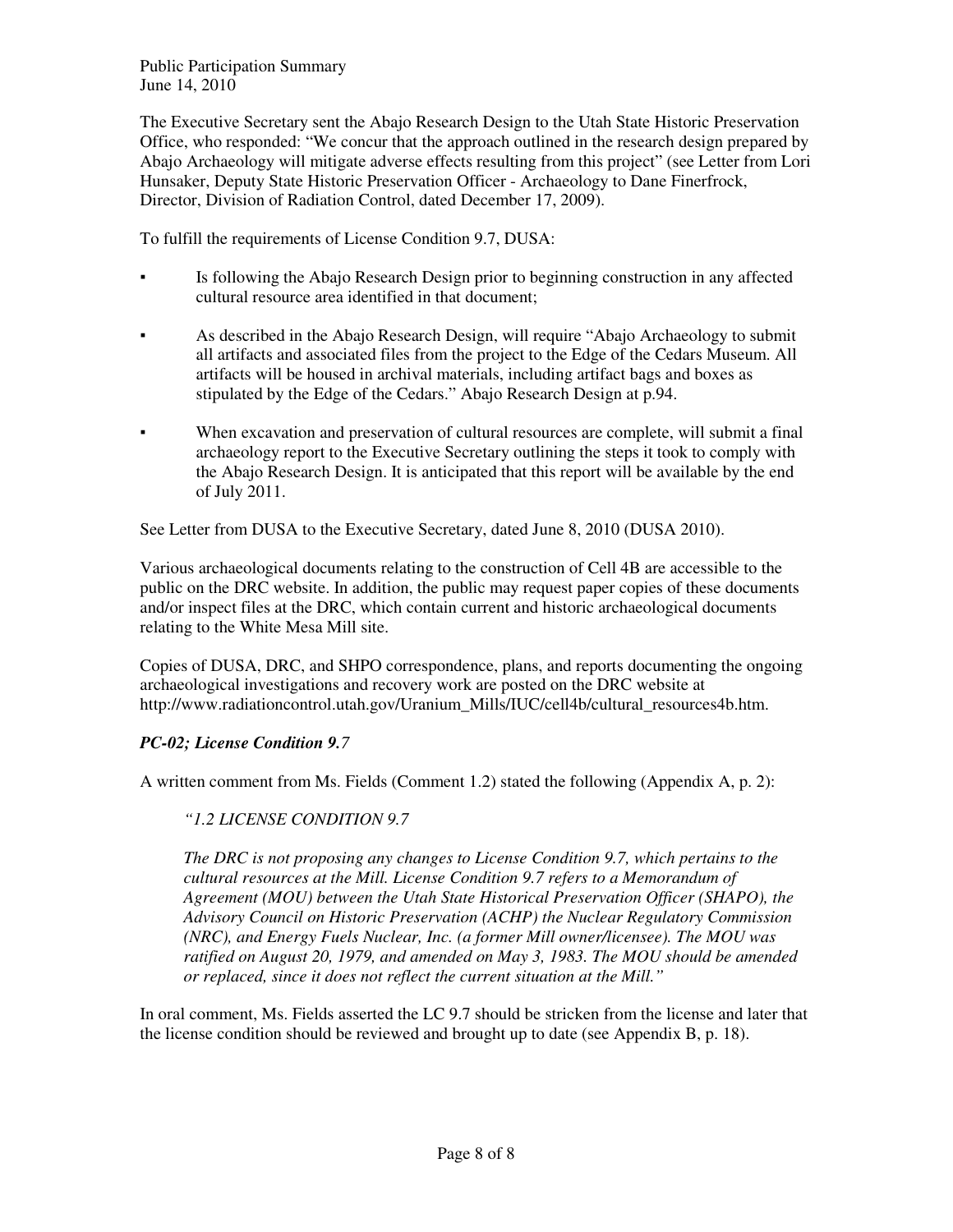**Division Response**: Non-substantive Comment.

DRC agrees there may be opportunities for improvement to the wording found in LC 9.7. License Condition 9.7 may be updated as part of the ongoing review of the license renewal application.

#### *PC-03; Licensee Reporting Responsibilities*

A written comment from Ms. Fields (Comment 2.1) stated the following (Appendix A, pp. 2–3):

*"2. SAFETY EVALUATION REPORT (SER)* 

*2.1 LICENSEE REPORTING RESPONSIBILITIES (SER, PAGE 21)* 

*The DRC should make the effluent monitoring reports, Semi-Annual Effluent Reports and Quarterly Groundwater Monitoring Reports and any additional effluent monitoring information submitted by the licensee pursuant to License Condition 11.2 available on the DRC website in a timely manner."* 

Ms. Fields requested in oral comments that the DRC make the effluent monitoring reports and any additional effluent monitoring information submitted by the licensee pursuant to LC 11.2 available on the DRC's website (see Appendix B, p. 18).

**Division Response**: Non-substantive Comment.

The DRC is currently undergoing an initiative to make documents more readily and more rapidly available to the public on the DRC's website. In the interim, interested parties can request information that is not currently available on the DRC's website through the existing Utah Government Records Access and Management Act (GRAMA) records request processes in Utah Code Annotated Title 63G, Chapter 2 or inspect the files at the DRC.

#### *PC-04; Long-Term Impacts*

 $\overline{a}$ 

A written comment from Ms. Fields (Comment  $2.3$ )<sup>4</sup> stated the following (Appendix A, pp. 3–4):

#### *"2.3 LONG TERM IMPACTS*

*UCA R313-24-3D: Environmental Analysis - Long Term Impacts, Safety Evaluation, states that, pursuant to UAC R313-24-3, a major license amendment should include "consideration of the long-term impacts." The SER discussion addresses long-term impacts. However, the SER and the UCA section do not define long-term and leave the issue of long-term containment of the mill tailings and their associated emissions to be addressed in a future Reclamation Plan. Under current federal regulation (40 C.F.R. Sec. 192.32(B)(1)(i)<sup>5</sup> ), consideration of the technical requirements for long-term containment of the tailings is limited to "one thousand years, to the extent reasonably achievable, and, in any case, for at least 200 years." The SER (page 30) states that Cell 4B has been designed to provide "reasonable assurance that radiological hazards will be suitably controlled for 1,000 years, to the extent reasonably achievable, and in any case for at lease 200 years.* 

<sup>&</sup>lt;sup>4</sup> sic. Ms. Fields May 10, 2010 submittal did not contain any comment numbered 2.2.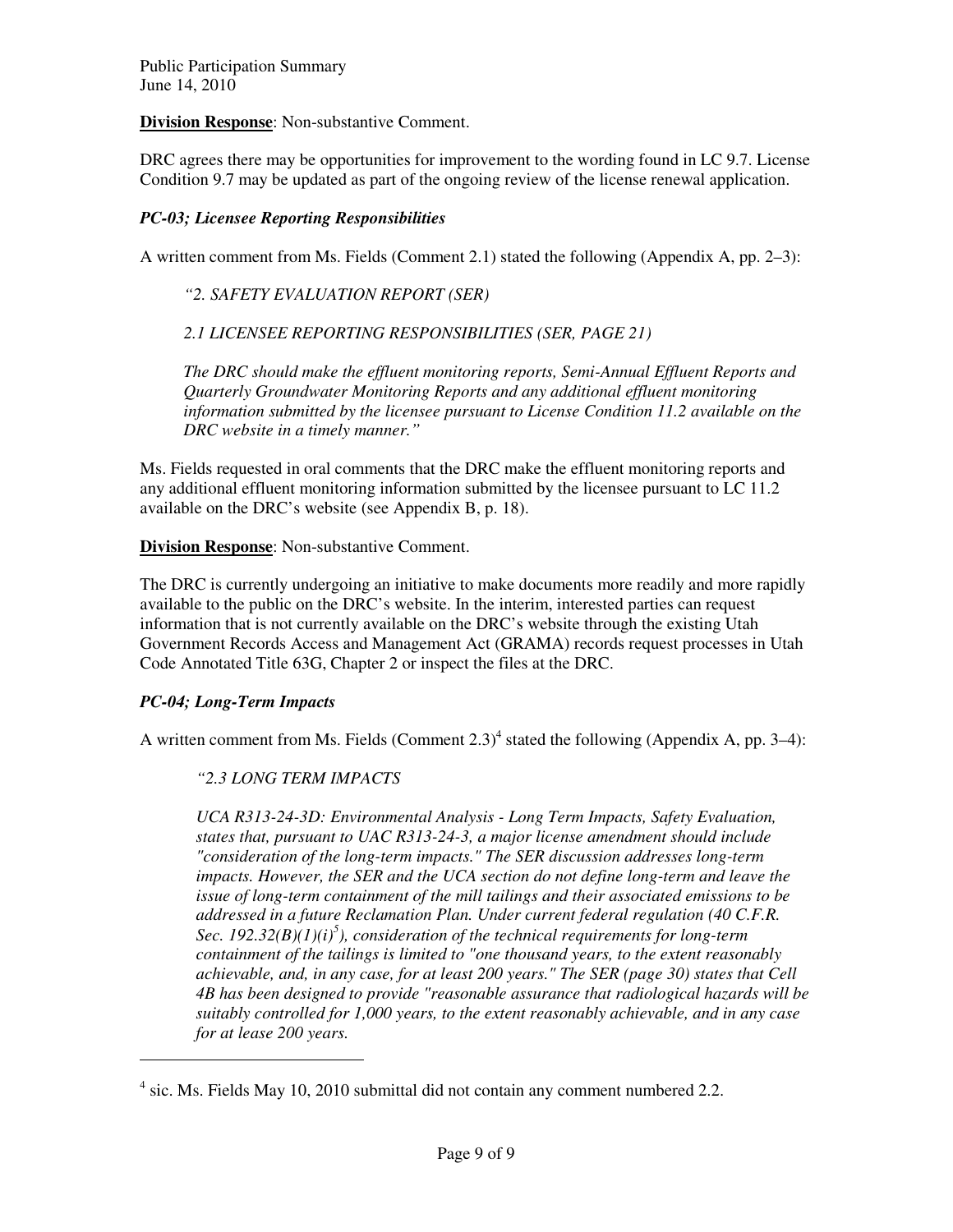*"So, we have "reasonable assurance" to the extent that suitable control is "reasonably achievable." What does this vague language mean over the long-term? The public, the licensee, and the DRC do not really know.* 

*"The tailings will remain on White Mesa in perpetuity, that is, forever. Therefore impacts from 200 to 1,000 years are short-term impacts, not long-term impacts, given the time that the tailings will continue to release radon and will be a radioactive and hazardous material requiring physical and regulatory control for as long as there are individuals and entities capable of exercising that control.* 

*"Eventually the liners will break down, eventually the tailings cover will erode, and eventually the tailings and the associated radioactive and non-radioactive contaminants will disperse into the air, water, and soils.* 

*"Any evaluation of the long-term impacts of the proposed licensing action must address the potential impacts of the dispersion of the tailings from natural forces over the thousands and millions of years that the tailings will remain in place."* 

*1 40 CFR Sec. 192.32(B)(1)(i).* 

*\_\_\_\_\_\_\_\_\_\_\_\_\_\_\_\_\_\_\_\_\_\_\_\_\_\_\_* 

*(1) Disposal areas shall each comply with the closure performance standard in Sec. 264.111 of this chapter*  with respect to nonradiological hazards and shall be designed to provide reasonable assurance of control of *radiological hazards to (i) Be effective for one thousand years, to the extent reasonably achievable, and, in any case, for at least 200 years, and, (ii) Limit releases of radon-222 from uranium byproduct materials to the atmosphere so as to not exceed an average \2\ release rate of 20 picocuries per square meter per second (pCi/m2s).* 

*\2\ This average shall apply to the entire surface of each disposal area over periods of at least one year, but short compared to 100 years. Radon will come from both uranium byproduct materials and from covering materials. Radon emissions from covering materials should be estimated as part of developing a closure plan for each site. The standard, however, applies only to emissions from uranium byproduct materials to the atmosphere."* 

In oral comments, Ms. Fields asserted that the DRC is required to prepare a Safety Evaluation Report (SER) for a major license amendment under the Atomic Energy Act (see Appendix B, pp. 21-22). The person also observed that the Atomic Energy Act has specific requirements for agreement states and that the State of Utah is an agreement state, through which the federal government has given the State of Utah the responsibility for regulating uranium mills within Utah. The commenter observed that SER states that Cell 4B has been designed to provide reasonable assurance that radiological hazards will be suitably controlled for 1,000 years to the extent reasonably achievable, and in any case, for at least 200 years. The person the expressed the common belief that although the tailings will remain in perpetuity, the containment features and system will eventually degrade to allow radioactive and non-radioactive contaminants to be released into the environment. This person then asserted that DRC should consider the performance of the tailings impoundments for up to 100,000 years.

**Division Response**: Substantive Comment.

The DRC reviews license applications for tailings management and tailings reclamation facilities in accordance with existing established regulations and rules, including UAC R313-24, as mentioned in the comment. The set of standards established for stabilization of reclaimed tailings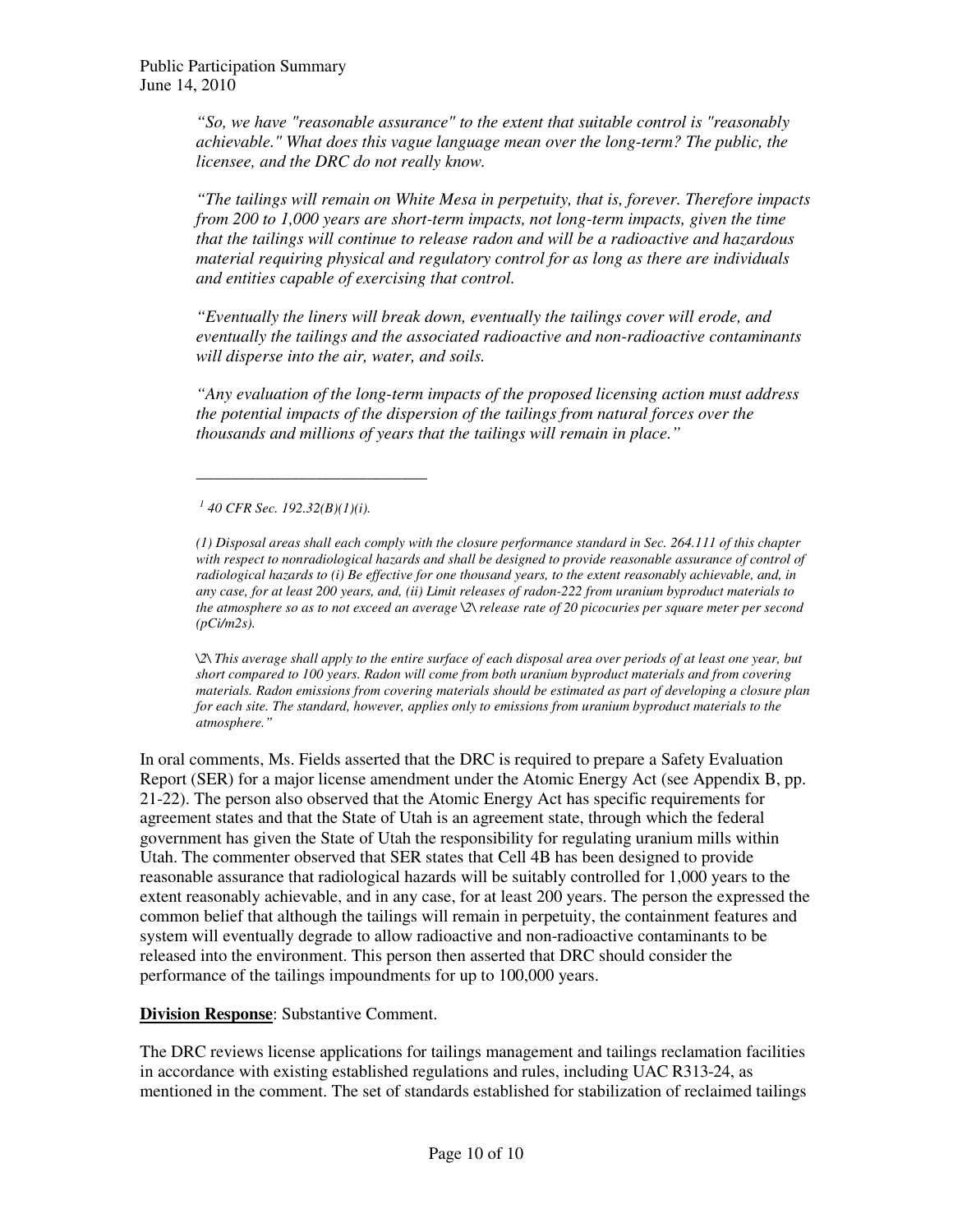management cells that are applicable to the DUSA White Mesa Mill Facility is prescribed by the NRC in 10 CFR 40, including Criterion 6(1), of those regulations:

*"In disposing of waste byproduct material, licensees shall place an earthen cover (or approved alternative) over tailings or wastes at the end of milling operations and shall close the waste disposal area in accordance with a design which provides reasonable assurance of control of radiological hazards to (i) be effective for 1,000 years, to the extent reasonably achievable, and, in any case, for at least 200 years, and (ii) limit releases of radon-222 from uranium byproduct materials, and radon-220 from thorium byproduct materials, to the atmosphere so as not to exceed an average release rate of 20 picocuries per square meter per second (pCi/m2s) to the extent practicable throughout the effective design life determined pursuant to (1)(i) of this Criterion. In computing required tailings cover thicknesses, moisture in soils in excess of amounts found normally in similar soils in similar circumstances may not be considered. Direct gamma exposure from the tailings or wastes should be reduced to background levels. The effects of any thin synthetic layer may not be taken into account in determining the calculated radon exhalation level. If non-soil materials are proposed as cover materials, it must be demonstrated that these materials will not crack or degrade by differential settlement, weathering, or other mechanism, over long-term intervals."* 

The regulatory basis for the NRC environmental standards was provided by the Environmental Protection Agency (EPA) in documents published in 40 CFR Part 192. The NRC adopted these environmental standards in the Federal Register in 1983. In the Federal Register Notice describing the NRC basis for adopting these standards under 40 CFR Part 192 ("Environmental Standards for Uranium and Thorium Mill Tailings at Licensed Commercial Processing Sites," Proposed Rule, published in Federal Register 48(84):19584-19603, April 29, 1983), EPA notes (ibid., p. 19,597) that the selected design alternative (Alternative  $D$  – stabilization to be designed to be effective for 1,000 years, to the extent practicable, or, in any case [designed to be effective] for at least 200 years) "will provide stability against erosion and casual intrusion for misuse for much longer than 1,000 years" except for "those few piles that are susceptible to flood damage," which "would be protected for at least 200 years, and are unlikely to suffer real damage for much longer." EPA also identifies that casual intrusion by man is limited by thick and hard-to-penetrate covers, and that the main design issue is protection against natural forces (wind and surface water erosion, and of the possibility of flood damage). They indicate that wind and surface-water erosion are well-understood and predictable, and are easily inhibited through the use of rock or, in some cases, vegetative surface stabilization.

When reviewing documents submitted by Licensees that relate to construction, operations, and reclamation activities that are proposed to be conducted at the White Mesa Mill Facility with respect to the potential for these activities to cause long-term environmental impacts, the DRC must consider and has considered requirements contained in the above set of NRC standards.

Interested parties, should they choose to do so, have the option of requesting that changes to existing rules and statutes be considered and implemented. Such requests would need to be pursued through established formal rule-making requests to the Utah Radiation Control Board and/or to the NRC, or by a State or Federal legislative processes.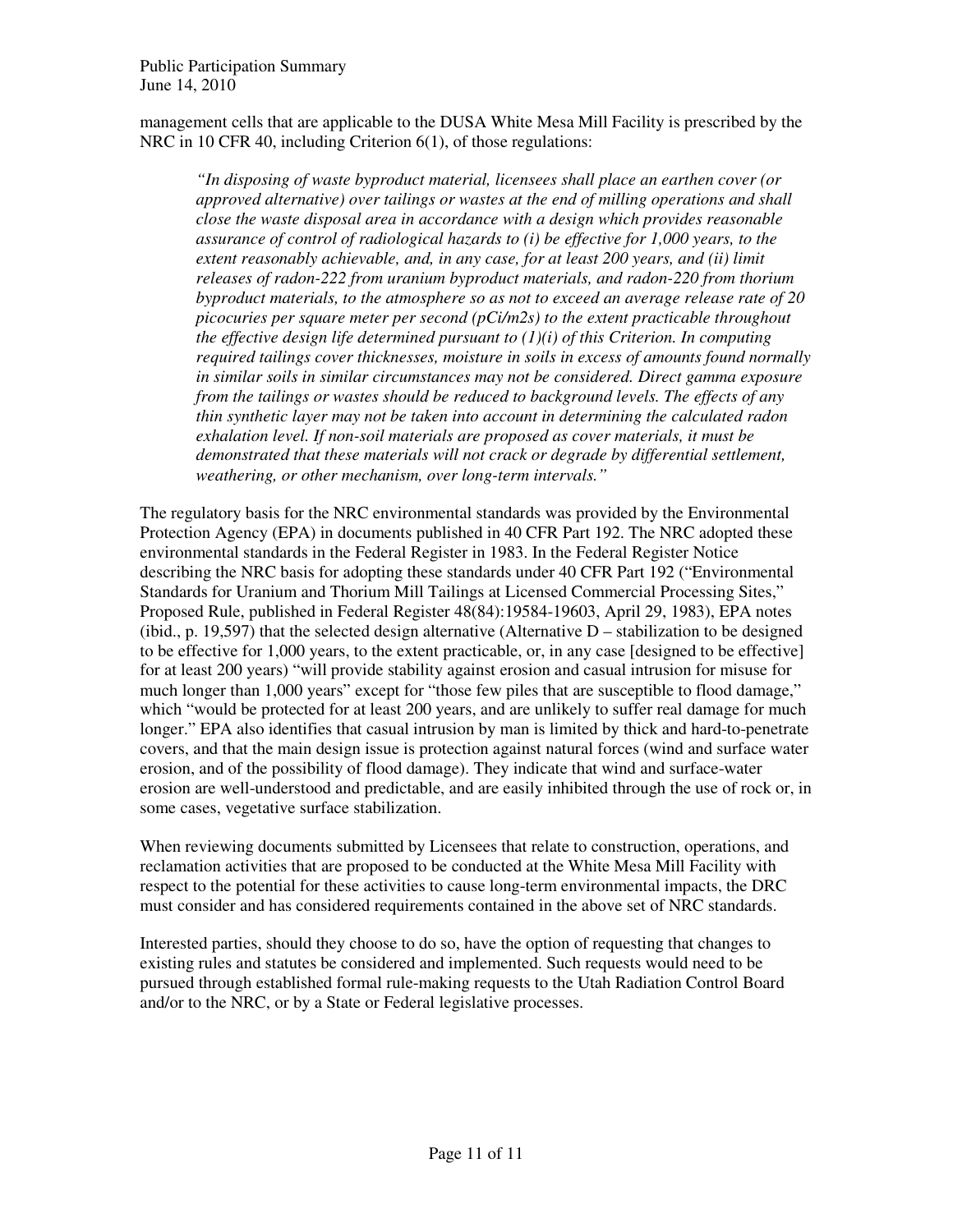#### *PC-05; Permanent Isolation without Ongoing Maintenance*

A written comment from Ms. Fields (Comment 2.4) stated the following (Appendix A, p.4):

*"2.4 PERMANENT ISOLATION WITHOUT ONGOING MAINTENANCE (SER, PAGE 24)* 

*10 CFR Part 40, Appendix A, Criterion 1, states that tailings should be disposed of in a manner that no active maintenance is required to preserve conditions of the site.* 

*"There is no doubt that over the years, active maintenance will be required to preserve conditions of the site. The Department of Energy (DOE) has already discovered that active maintenance is required at some of the uranium mill sites that have been reclaimed and that DOE have responsibility for, due to erosion. The DOE is actively looking at different cover and tailings design systems because of the problems they have encountered at these sites.* 

*"No matter what the design is, eventually the cover, tailings, and White Mesa itself, will erode, as demonstrated by the geological landscape in the region. Any claim to continued long-term isolation of the tailings--without active maintenance--via a man-made design is not supportable.* 

*"The DRC should consult with the DOE and the Nuclear Regulatory Commission and take into consideration recent studies and data regarding the effectiveness of tailings system designs and materials to update the final cover design and materials requirements in order to achieve the maximum long-term isolation of the tailings with minimal maintenance. The DRC should not mislead the public and licensee into thinking that isolation of the tailings for 1,000 and for the long-term future can take place without active maintenance."* 

Ms. Fields also expressed doubt in oral comments presented at the Public Hearing that tailings could be isolated without relying on ongoing maintenance and recommended that DRC should consult with NRC and Department of Energy to identify realistic long-term maintenance scenarios and to take advantage of new data and information that is being generated (see Appendix B, pp.23-24).

#### **Division Response**: Substantive Comment.

We agree with the comment that the NRC rules mandate uranium mill tailings facilities be designed and constructed such that no ongoing maintenance is required (10 CFR 40, Appendix A, Criterion 1). As mentioned above, the 200 to 1000-year engineering design / stability standard is found in the NRC rules (10 CFR 40, Appendix A, Criterion 6). Both of these requirements are adopted in the corresponding Utah regulations (see UAC R313-24-4). Upon closure of the facility, and completion of certain other requirements, the site will be transferred to the DOE who will then take control and possession of the tailings site (see 10 CFR 40.28). Under this ownership, the federal government will provide any long-term maintenance required.

The DUSA reclamation plan is currently under review by the DRC as a part of the license renewal process. During this review, the DRC will consider available information on the performance of other completed final cover systems, including covers constructed at DOE reclamation sites (e.g., U.S. DOE Uranium Mill Tailings Reclamation Act Project sites and other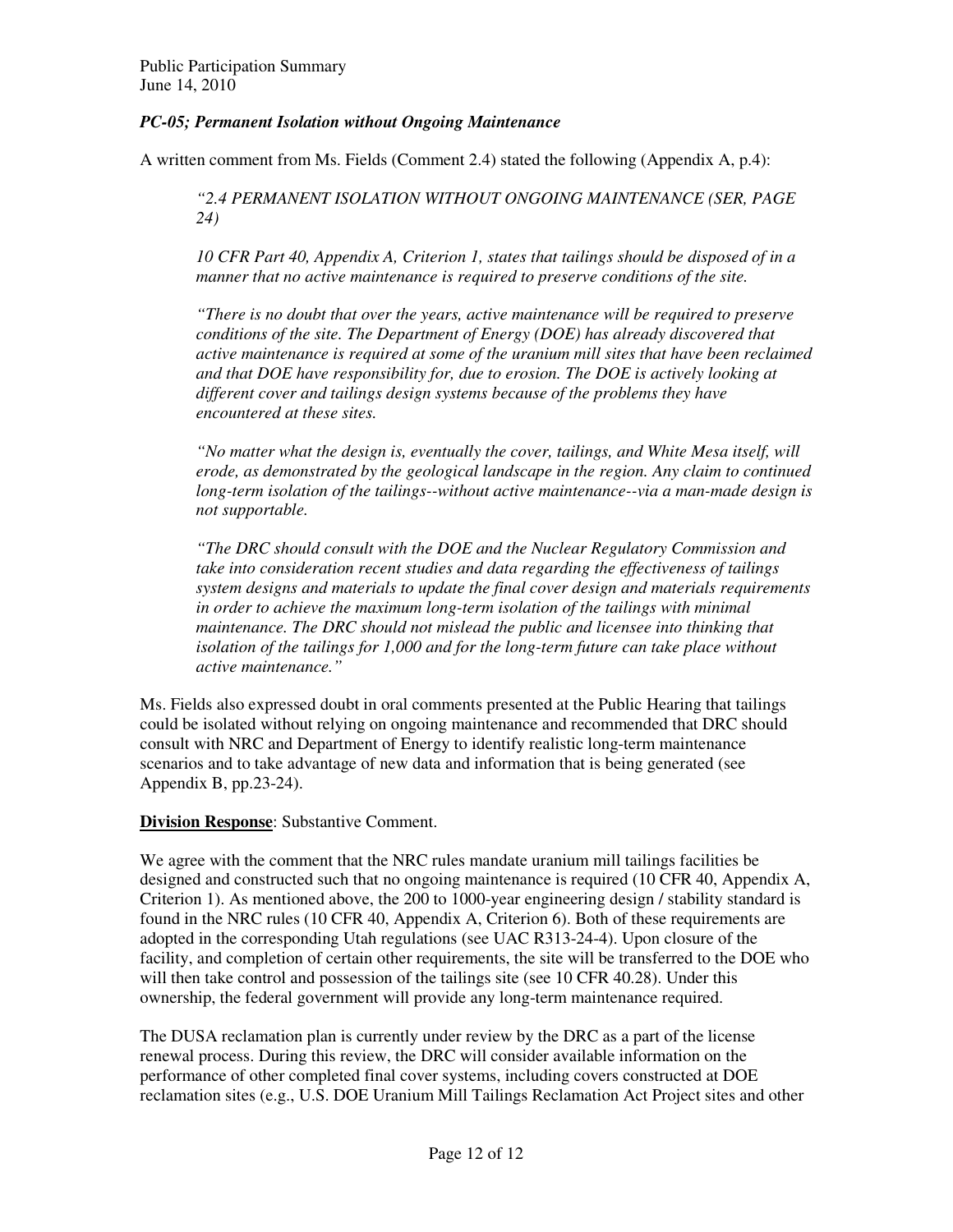sites), and published NRC guidance documents relating to the final capping and closure of uranium mill tailings impoundments, uranium tailings piles, etc…, for long-term stabilization, including, but not limited to, NUREG-1623 (NRC 2002), and documents referenced therein, and other published technical documents and reports that contain updated information regarding the design and expected longer-term performance effectiveness of final closure cover systems.

See also the response regarding established design requirements and standards provided in regard to the previous comment (Topic PC-04).

#### *PC-06: Impacts of Dewatering of the Tailings Cell*

A written comment from Ms. Fields (Comment 2.5) stated the following (Appendix A, pp. 4–5):

*"2.5 IMPACTS OF DEWATERING OF THE TAILINGS CELL (SER, PAGES 25–26)* 

*The discussion of the permanent isolation without ongoing maintenance (10 CFR Part 40, Appendix A, Criterion 1) and the Reclamation Plan refer to the dewatering of the tailings cell after the operational life of the cell. However, there is minimal discussion about two of the primary problems encountered at uranium mills once operation has ceased and cell dewatering commences. Once dewatering commences, the result is an increase in the release of radon from the cell and an increase in windblown tailings. The SER mentions the possibility of the use of "platform fill," but provides little information and analysis of the use of fill or other means to minimize the emission of radon, hazardous and radioactive particulates to the atmosphere and the environment.* 

*"The SER should discuss in more detail the impacts of cell dewatering on the emission of radon and other gases and hazardous and radioactive particulates and how these impacts will be mitigated during the estimated 5.5 years between the cessation of cell operation and the placement of an interim and final cover."* 

In addition to written comments dealing with release from the facility during dewater following cessation of milling operations, one person (Bradley Angel) provided an oral comment expressing concern for the potential windblown tailings during periods of high winds (see Appendix B, p. 26).

#### **Division Response**: Substantive Comment.

The applicant (DUSA) is required, on a yearly basis, to monitor for radon emissions from existing tailings cells. Applicable EPA regulations are specified in 40 CFR Part 61, Subpart W, National Emissions Standards for Radon Emissions from Operating Mill Tailings, with technical procedures in Appendix B. These standards are a subset of the National Emission Standards for Hazardous Air Pollutants (NESHAPs). According to subsection 61.252, Standard, (a) radon-222 emissions to ambient air from an existing uranium mill tailing pile shall not exceed an average of 20 picoCuries per square meter per second (20  $pCi/m^2$ -s) for each pile or region (emphasis added). The term "existing" tailings pile is defined as a cell that was in existence on or before December 15, 1989 [see 40 CFR 61.251(d)]. Cell 4B does not meet this requirement.

It is also important to note EPA's intent in 40 CFR 61 Subpart W, wherein the 20 pCi/m<sup>2</sup>/sec air quality standard was applied to "existing" tailings cells, and new design, construction, and operation standards applied to "new" tailings cells (built after December 15, 1989). For the "new"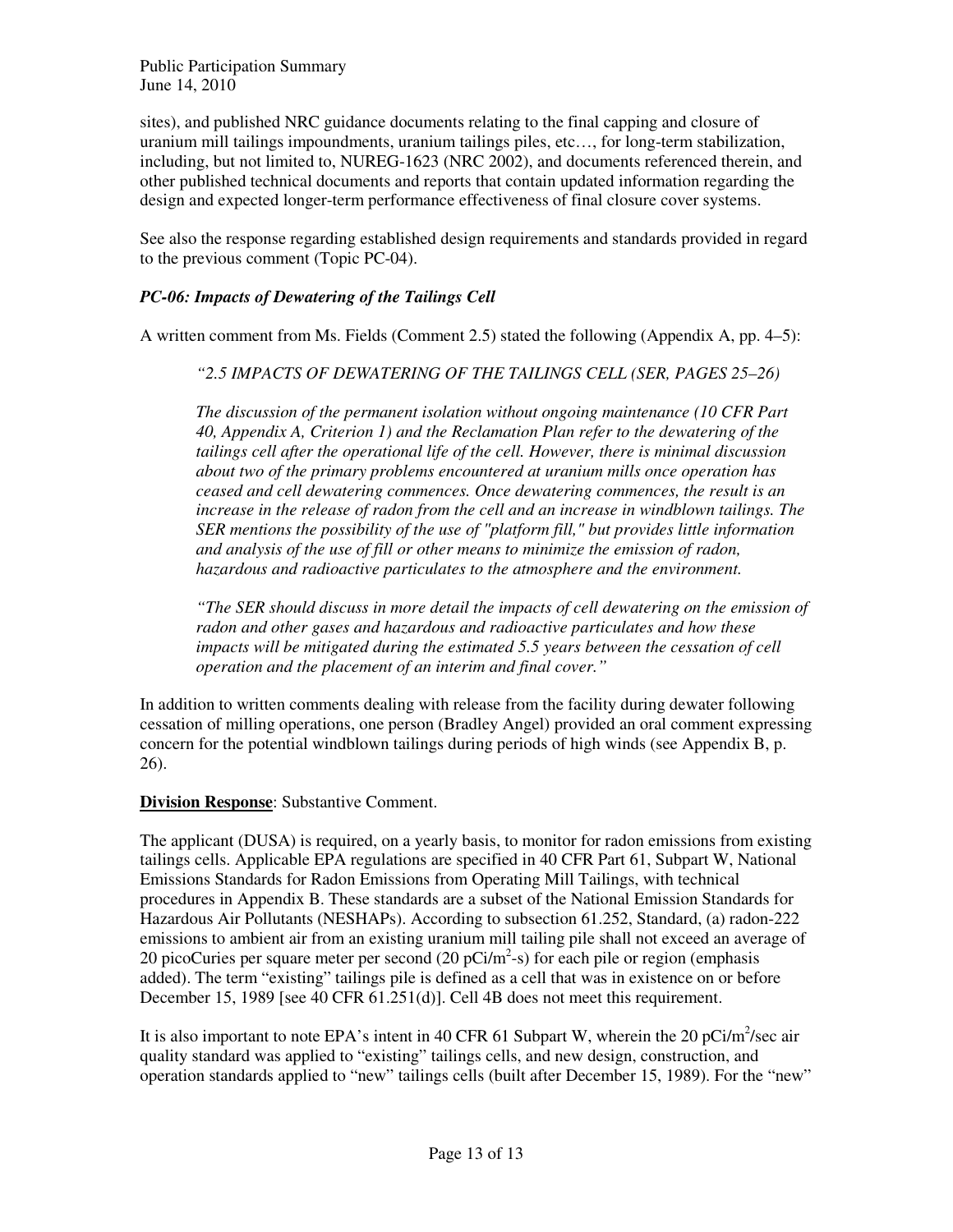tailings cells, the operator was required to design, construct and operate the cells under one of two practices:

- 1) conduct phased tailings disposal in a cell area that is less than 40 acres, and have no more than two tailings impoundments in operation at any one time (including "existing" impoundments), or
- 2) continuous disposal of tailings that are dewatered and immediately disposed of with no more than 10 acres uncovered at any time, in accordance with the requirements of 40 CFR 192.32(a), as determined by the NRC.

In the case of DUSA, the company has elected to operate Cells 4A and 4B under Option 1, above.

With regard to NESHAPs, Subsection 61.253, Determining Compliance, states that, "Compliance with the emission standard in this subpart shall be determined annually through the use of Method 115 of Appendix B." This monitoring is performed by DUSA on (ibid., Section 2.1.2): 1) water saturated tailings (or beaches), and 2) dry top surface areas.

The results of the annual radon measurements are reviewed and facility compliance status is determined by the Utah Division of Air Quality (DAQ). While informal review of this data is done by DRC staff, the DRC does not have authority to enforce DAQ / NESHAPs requirements. However, in the event that DAQ determined there to be non-compliance with NESHAPs requirements, DUSA could pursue more than one alternative to control radon emissions, including, but not limited to: construction of a temporary cover soil, or the final radon barrier. Certainly, any radon barrier construction is subject to the DRC regulations, and to the requirements found in License Condition 9.11 and the approved Reclamation Plan. During such construction, DRC staff would be involved in construction inspections, and review of any As-Built or Closure Report.

Historic DUSA radon emission rate data collected from tailings management Cells 2 and 3 at the White Mesa Facility could be considered representative of expected future radon emission rates from proposed Cell 4B. The average radon flux measured for the covered Cell 2 area during 2009 was 13.7 pCi/ $m^2$  per second. This assumption is reasonable, given the similarity of tailings materials and operations. The areas (surface size) measured atop Cell 3 will be variable during tailings management operations as a result of operations and therefore measured radon emission rates may vary, depending on the time of measurement**.** Radon emission rates obtained during 2007, 2008, and 2009, have been reported by DUSA for both exposed ("beach") and soil-covered tailings materials in "existing" Cell 2 and 3 (at the top of the interim cover soil layer placed over the tailings). Reported average radon emission rates for the soil-cover areas measured during the 2007 to 2009 period are 13.9, 5.5, and 4.5  $pCi/m^2$  per second, respectively. Average emission rates reported for the beach areas measured in 2007, 2008, and 2009, are 6.7, 12.2, and 19.1 pCi/m<sup>2</sup> per second. The geometric mean radon emission rate for the 2007-2009 monitoring period was 9.65 pCi/m<sup>2</sup> per second for the "soil cover" areas, and 7.01 pCi/m<sup>2</sup> per second for the beach areas (see the annual NESHAPs Radon Flux Measurement Program reports prepared by Tellco Environmental. All of these DUSA measured concentrations are compliant with the NESHAPs standard (20 pCi/m<sup>2</sup>/sec). An example Annual NESHAPs report is the National Emission Standards for Hazardous Air Pollutants 2009 Radon Flux Measurement Program White Mesa Millsite Report, prepared by Tellco Environmental, submitted to DUSA on February 17, 2010 (Tellco Environmental 2010).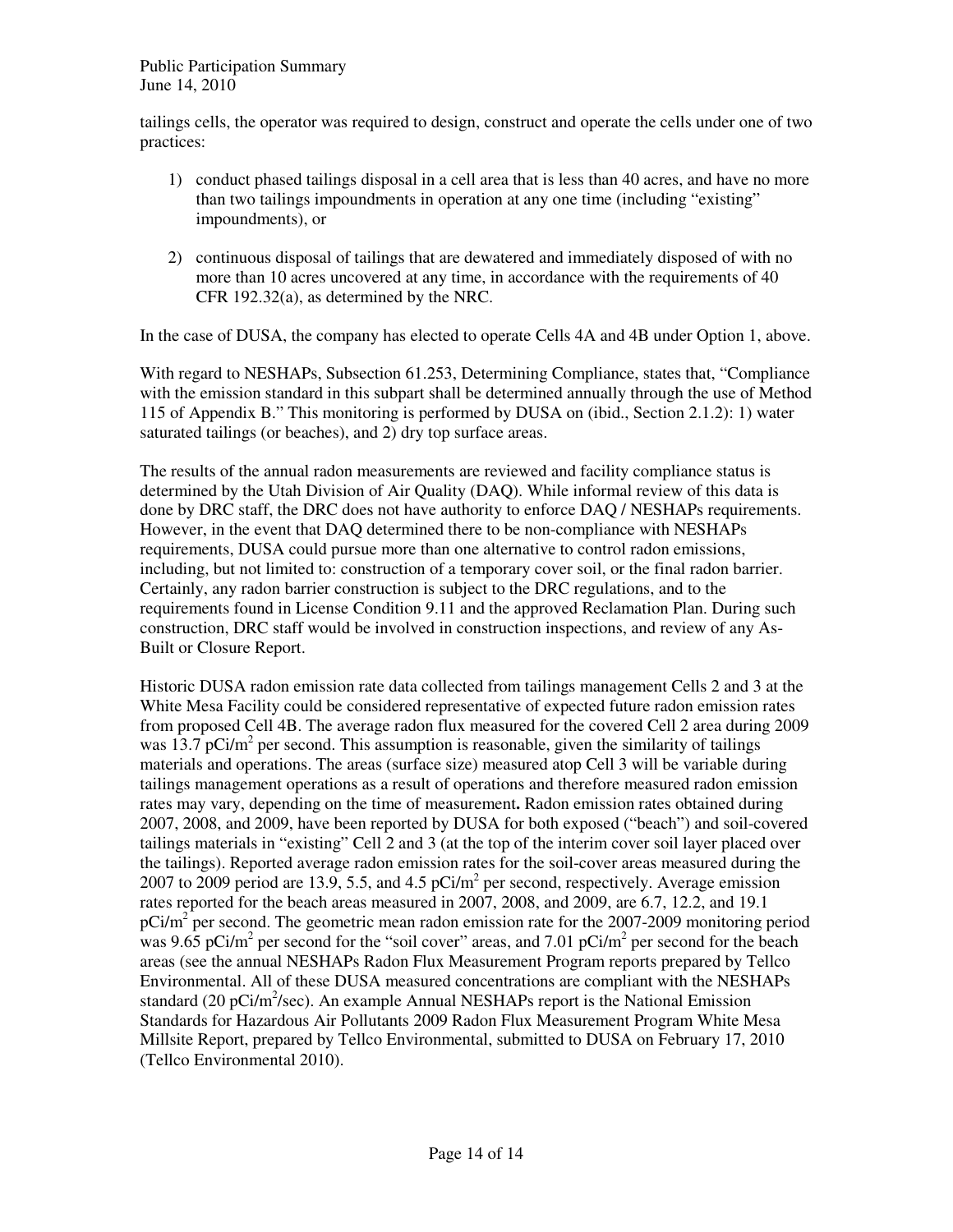On the question of radioactive particulates, the site is monitored on a continuous basis at five (5) monitoring stations around the site. These monitoring stations monitor all emissions released from the site including the tailings impoundments.

Radioactive particulate monitoring results can be found in Semi-Annual Effluent Monitoring Reports and in the annual NESHAPs Radon Flux Measurement Program reports). Radon monitoring at the restricted area (RA) boundary was discontinued in 1995, after NRC approval (see August 29, 2009 DUSA report, p. 5). In lieu of actual radon measurements at the RA boundary, the NRC allowed DUSA to determine radon concentrations in air with a calculation method (ibid.). This same approach is also allowed under Part 15 of the Utah Radiation Control Regulations [see UAC R313-15-302(2)(a)].

It is also worth noting that the direct measurement of the radon flux from uranium tailings is not required by current guidance from the Nuclear Regulatory Commission (NRC). NRC requirements are presented in Regulatory Guide 4.14, Revision 1, *Radiological Effluent and Environmental Monitoring at Uranium Mills*, April 25, 1980 (NRC 1980) and NUREG-1620 *Standard Review Plan for the Review of a Reclamation Plan for Mill Tailings Sites Under Title II of the Uranium Mill Tailings Radiation Control Act* (NRC 2000). The regulatory guide calls for pre-operational radon flux measurements to establish background flux, but does not require operational flux measurements in this guide. Instead, measurements are required at the end of the disposal cell's operational life, as it is prepared for closure, and after the radon barrier is installed.

#### *PC-07; Off Site Measuring Devices*

A written comment from Ms. Fields (Comment 2.6) stated the following (Appendix A, p. 5):

#### *"2.6 OFF SITE MEASURING DEVICES*

*The February 12, 2010, letter to Dave Frydenlund, DUSA, from Senes Consultants Ltd., states (page 2): 'Due to the inaccuracy of the radon measurement devices the mill is not required to sample for environmental radon under its license.* 

*The Application for Cell 4B and the SER fail to provide supportive documentation regarding various types of radon measuring devices and their supposed "inaccuracy" to justify the failure to measure environmental radon from Cell 4 B and other radon sources at the Mill. This would include on- and off-site monitoring of radon.* 

*The SER should include a full justification, with supporting documentation, of the onand off-site radionuclide monitoring programs, including monitoring of radon. If DUSA is not required to sample for environmental radon and other radioactive releases on- and off-site, the public must know why and have supporting technical bases*."

**Division Response**: Substantive Comment.

Radon effluent from the White Mesa Mill Site is calculated and not directly measured. This is in compliance with  $R313-15-302(2)(a)$ , and was authorized by the NRC. The explanation is presented in the Semi-Annual Effluent Monitoring Reports as follows (e.g., see DUSA 2009, p. 5):

*"Due to unavailability monitoring equipment to detect the new 10 CFR 20 standard, and with the approval of the NRC, Radon-222 monitoring at BHV stations was discontinued*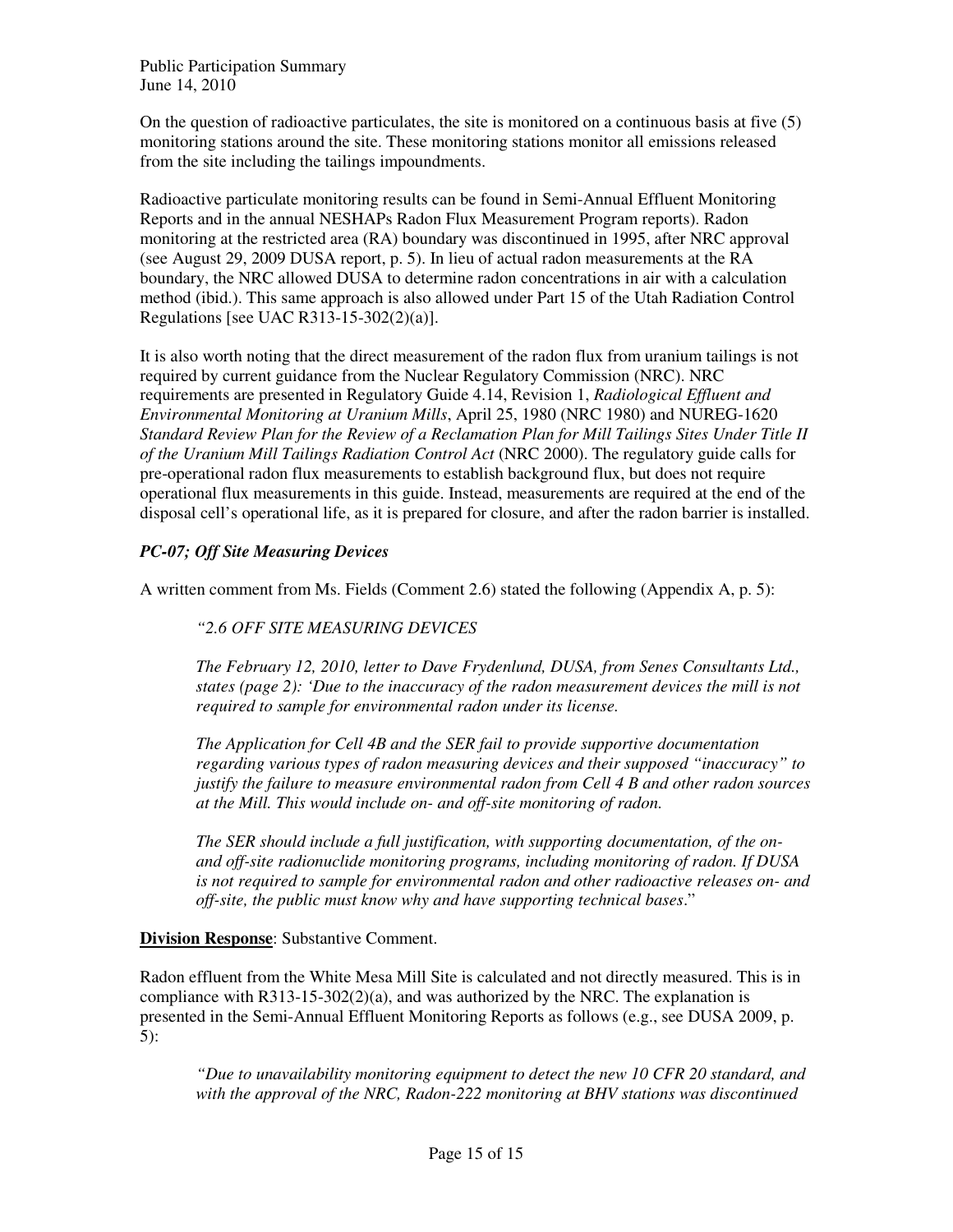*in 1995. Instead, Denison demonstrates compliance with these limits and the requirements of R313-15-301 by calculation, authorized by the NRC and as contemplated by R313-15-302(2)(a)......This calculation is performed by use of the MILDOS code for estimating environmental radiation doses for uranium recovery operations (Strenge and Bender 1981) and more recently in 2003 by use of the updated MILDOS AREA code (Argonne 1998). The analysis under both the MILDOS and MILDOS AREA codes assumes the Mill to be processing high grade Arizona Strip ores at full capacity, and calculates the concentrations of radioactive dust and radon at individual receptor locations around the Mill."* 

The MILDOS and MILDOS AREA codes calculate the combined Total Effective Dose Equivalent ("TEDE") from all relevant pathways, including both air particulate and radon, at a number of locations including the nearest residence (the individual likely to receive the highest dose from the licensed operation), approximately 1.6 miles north of the Mill. These calculations reveal projected doses to the individual likely to receive the highest dose from the licensed operations to be well below the 100 mrem regulatory limit in  $R313-15-301(1)(a)$  for all pathways, including air particulate and radon as set out in R313-15-101(4). MILDOS AREA modeling was recently conducted in support of the Mill's 2007 License Renewal Application, utilizing the MILDOS-AREA code (Version 2.20β), to estimate the dose commitments at various receptor locations for processing of Colorado Plateau ore  $(0.25\% \text{ U}_3\text{O}_8 \text{ and } 1.5\% \text{ V}_2\text{O}_5)$  and Arizona Strip ore  $(0.637\% \text{ U}_3\text{O}_8)$ . The process rate was assumed to be at full capacity of 730,000 tons per year (an average of 2,000 tons per day) with an average uranium recovery yield of 94%. That modeling showed a TEDE of 2 mrem per year at the nearest resident (3 mrem per year at the nearest potential residence, being the location of BHV-1 at the northern property boundary of the Mill site), which included the dose from all radionuclide sources, including radon. The modeled dose from radon itself was therefore a fraction of TEDE and well within regulatory limits."

The January 1 through June 30, 2009 results can be found in the DUSA Semi-Annual Effluent Monitoring Report dated August 29, 2009 (DUSA 2009).

#### *PC-08; Effluent Control During Operations*

A written comment from Ms. Fields stated the following (Appendix A, p. 5):

*"2.7 EFFLUENT CONTROL DURING OPERATIONS (SER, PAGES 59 - 60)* 

*The SER discusses compliance with 10 C.F.R. 40, Appendix A, Criterion 8, with respect radioactive effluents from the mill and tailings impoundment. Criterion 8 includes the requirement:* 

*"'Milling operations producing or involving thorium byproduct material must be conducted in such a manner as to provide reasonable assurance that the annual dose equivalent does not exceed 25 millirems to the whole body, 75 millirems to the thyroid, and 25 millirems to any other organ of any member of the public as a result of exposures to the planned discharge of radioactive materials, radon-220 and its daughters excepted, to the general environment.'* 

*"The SER fails to discuss how compliance with the above requirement for exposures to the public will be measured and compliance will be assured with respect the release of the discharge of radioactive materials from Cell 4B and other sources at the mill during the operation of the tailings cell.*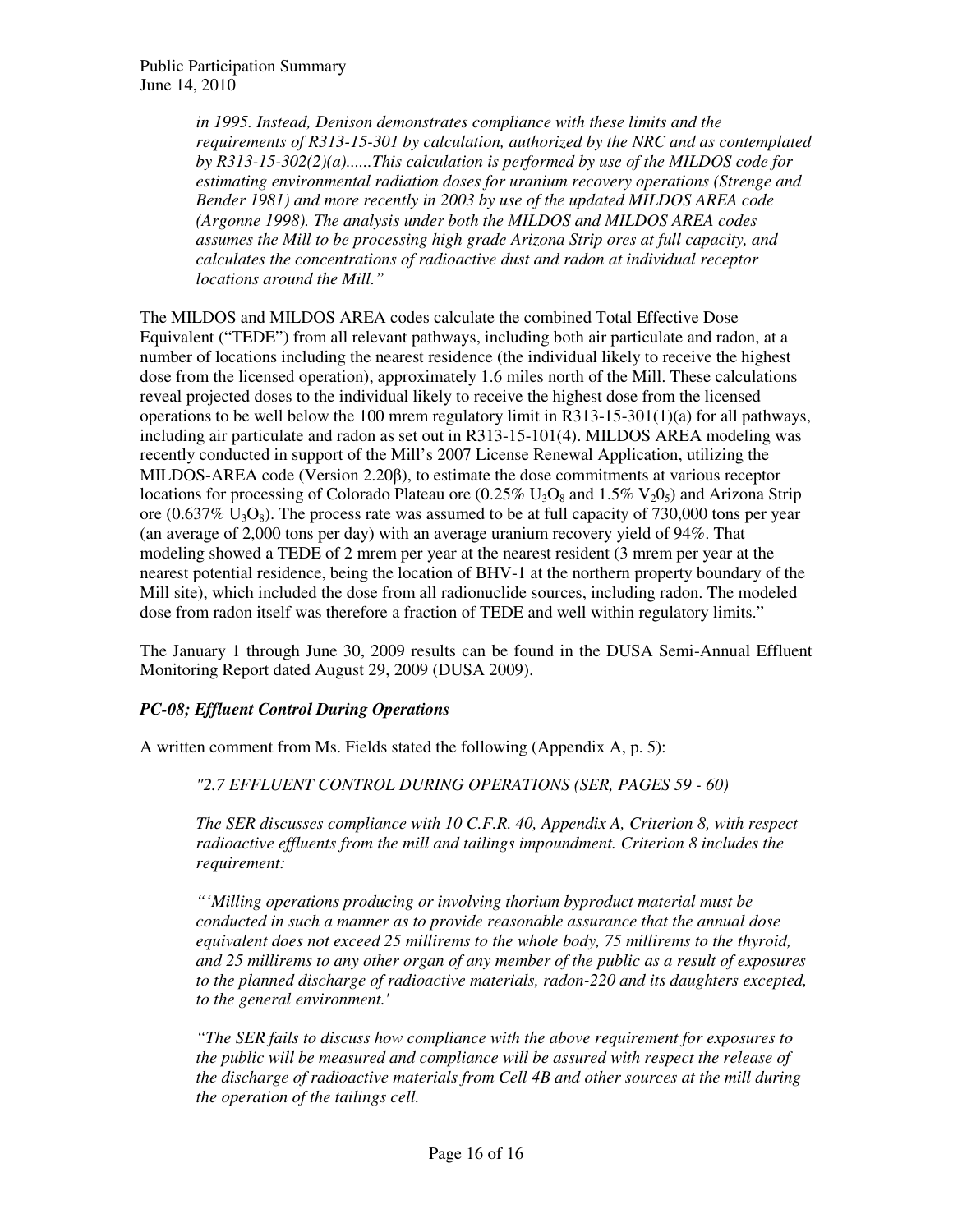*"The SER should explain exactly how the Applicant will demonstrate compliance with Criterion 8 with respect the emission from Cell 4B."* 

#### **Division Response**: Non-substantive Comment.

The cited requirement on radioactive effluents from the mill and tailings impoundment applies to facilities that produce thorium metal or beneficiate thorium ores, and as a result dispose of thorium byproduct materials. Because the White Mesa Uranium Mill Facility does not produce thorium, the cited requirements do not apply. No comparable requirement exists that applies to uranium milling or uranium byproduct disposal facilities.

#### *PC-09; Communication/Consultation with White Mesa Ute Tribe*

One person (Toni Turk) reported orally that the [Blanding] Rotary Club recently received a detailed presentation of recovery of archaeological knowledge that Denison Mines has funded. The presentation reported that the database of understanding of the cultures that have lived here anciently has been significantly expanded and that those artifacts that are recovered according to archaeological procedure are made available for further research at the Edge of the Cedars Museum.

One person (Ms. Fields) orally expressed a belief that the failure of the Division of Radiation Control and the failure of the Utah Historical Society to consult with the White Mesa Ute and the Ute Mountain tribal governments and the Navajo tribal historic preservation [under Section 106 of the National Historic Preservation Act] is unacceptable and that the Division of Radiation Control must consult with these entities before they approve the proposed license amendment (see Appendix B, pp. 17-18).

In written comments (Appendix A, p. 2), Ms. Fields asserted that excavation of valuable archaeological resources on White Mesa has taken place without informing and consulting with nearby tribal governments and tribal Historic Preservation Officers and without an opportunity for public comment.

One person (Toni Turk) stated in oral comments that one person who has worked very closely with the White Mesa Utes "is very computer literate and is able to receive and disperse all communications that pertain to that community and, to [his] knowledge, [she] does that…" (see Appendix B, pp. 11-12).

#### **Division Response:** Substantive Comment.

DUSA, SHPO, and DRC have addressed the issues involving preservation of archaeological resources as described in DRC's response to Topic PC-01, above.

#### *PC-10; Compliance with Other Federal and State Regulations*

A written comment from Ms. Fields (Comment 2.8) stated the following (Appendix A, pp. 5-6):

#### *"2.8 COMPLIANCE WITH OTHER FEDERAL AND STATE REQUIREMENTS*

*The SER does not discuss required compliance with other state and federal regulations prior to the commencement of construction of Cell 4 B. This would include compliance with the requirements of 40 C.F.R. Part 61, Subpart A. Section 61.07 requires that DUSA*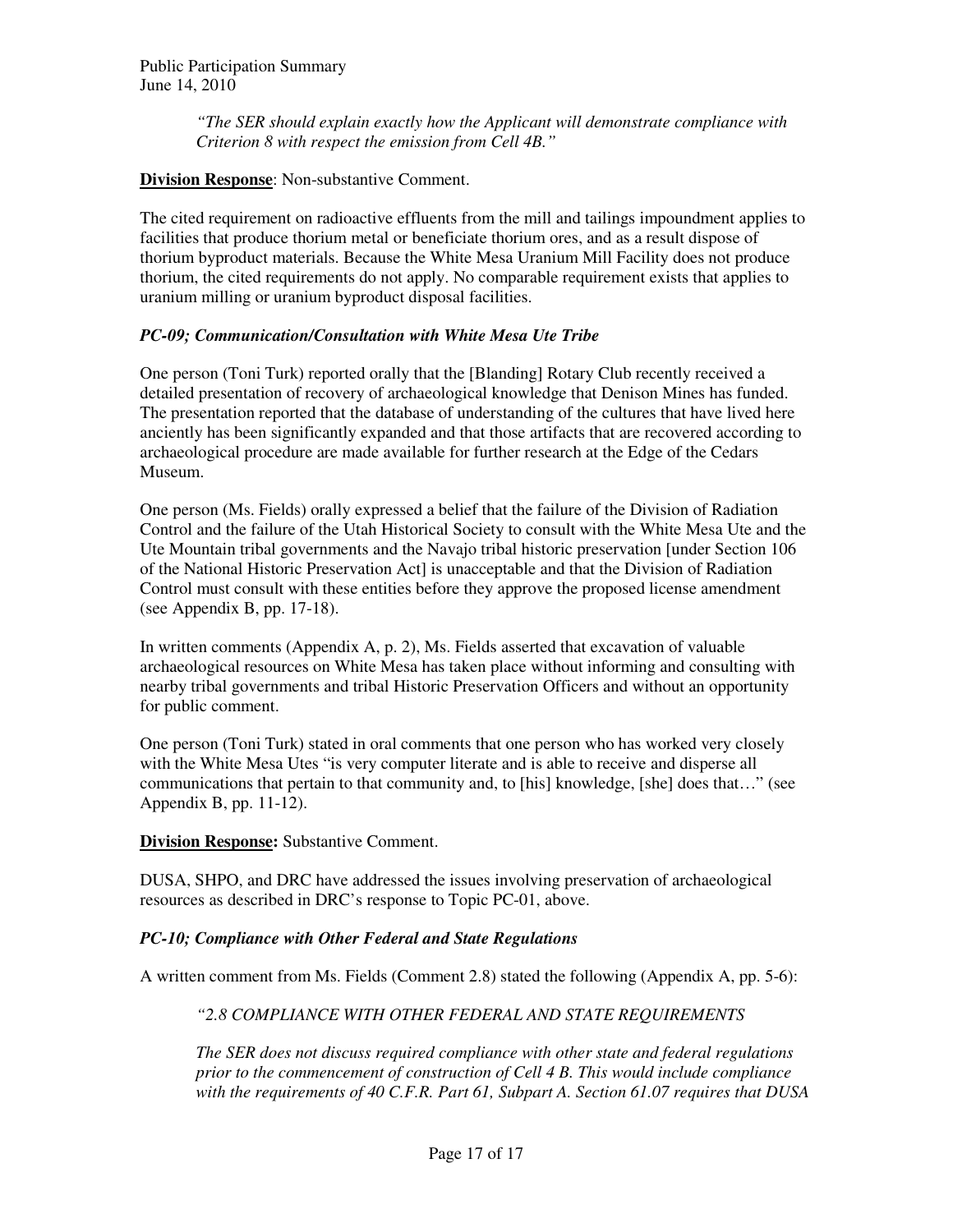*submit an application to the Utah Division of Air Quality (DAQ) for Cell 4B as a new 40 C.F.R. Part 61, Subpart W regulated source and receive an approval from the DAQ, pursuant to Section 61.08. Recently, DUSA was issued a Notice of Violation by the Environmental Protection Agency for failure to comply with the Subpart A application/approval process for the Arizona 1 uranium mine. Therefore, the DRC should remind DUSA of their Part 61 responsibilities. Additionally, DUSA may be required to amend their air quality permit for the non-radioactive emissions from the uranium mill.* 

*The White Mesa license should contain a condition that states that DUSA must comply with all applicable federal and state regulations and statutes and a license condition that states that DUSA cannot commence construction of Cell 4B until DUSA receives the required approval as a new 40 C.F.R. Subpart W regulated source from the DAQ*."

In oral comments, one person (Bradley Angel) claimed that the State of Utah has an obligation to comply with Federal requirements related to the preservation of ancient, potentially ceremonial and/or culturally significant site since it is making consideration under federal rules. He sated that the State is delegated authority from the federal government to administer this regulatory program (see Appendix B, pp. 9-10).

**Division Response**: Non-substantive Comment.

The regulations cited deal with the EPA NESHAPs program. With respect to air quality issues, the DRC operates within the bounds prescribed by the Utah Radiation Control Act (Utah Code Annotated [UCA] Title 19 Chapter 3) and rules promulgated thereunder. The DRC is not authorized to enforce issues that fall into the domain of the Utah Division of Air Quality (DAQ). Rather DAQ bears this responsibility.

Nonetheless, in a submittal dated April 13, 2010, DUSA made application to DAQ for an amendment to their existing Air Quality Order for the construction of Cell 4B. For convenience of the public, a link has been created on the following DRC webpage to direct a reader to this application: http://www.radiationcontrol.utah.gov/Uranium\_Mills/index.htm.

With regard to Mr. Angel's oral comments about cultural resources, please refer to the DRC response to Topic PC-01, above.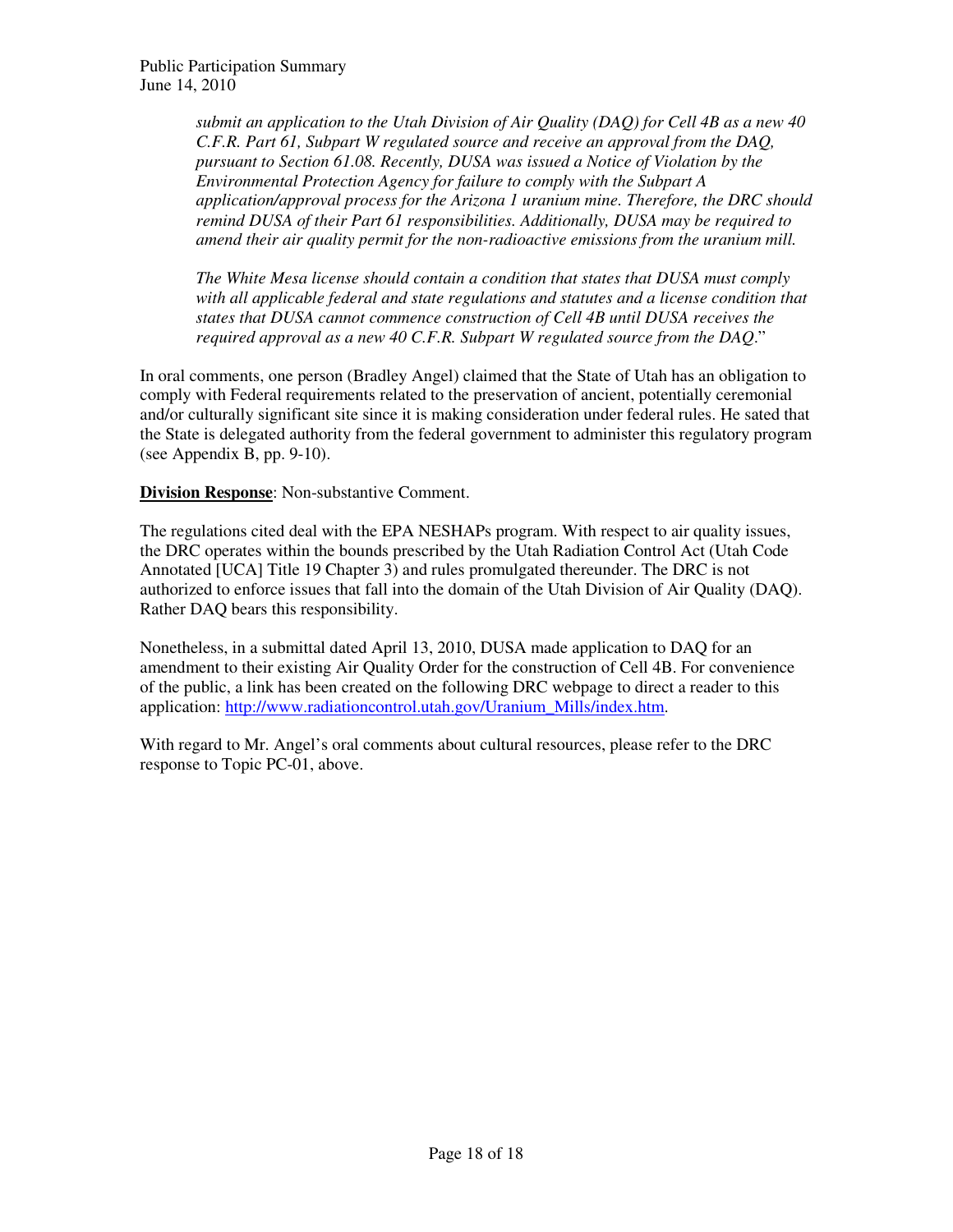#### *Section 2. Oral Only Comments from Public Hearing Held May 4, 2010 in Blanding, Utah*

At the public hearing held in Blanding, Utah on May 4, 2010 several persons made oral comments. These commenters and the topics of their comments are summarized in Table 1. A copy of the transcript from the meeting is found in Appendix B, below. Rather than restating each oral comment verbatim, the DRC has summarized these comments with a concise statement that draws all similar comments together.

#### *PC-11; Notice of Public Hearing*

Three persons (Bradley Angel, Toni Turk, and Joe Lyman) commented about the process by which DRC provides notification of public hearing.

One person (Bradley Angel) complained that unless affirmatively signing up for the DRCs ListServ web page, a person does not received notices. He also asserted that many White Basin Ute community members do not have regular access to the internet and asserted that the people most affected by the proposed licensing action are not informed (see Appendix B, p. 8).

Another person (Joe Lyman) stated the he "... stumbled into finding out this hearing was happening . . . ." and he had sent out an e-mail to a few people, hoping they would attend (see Appendix B, p. 19).

As described above (under PC-09, *Communication/Consultation with White Mesa Ute Tribe*), Toni Turk offered a different opinion, stating that at least one person has worked very closely with the White Mesa Utes and is very computer literate, as well as able to receive and disperse all communications that pertain to that community.

#### **Division Response:** Non-substantive Comment.

DRC followed applicable administrative requirements contained in Utah Administrative Code Rule 313-17-2 providing public notice of the Public Hearing held in Blanding, Utah on May 4, 2010. The Public Notice was published in the *Deseret Morning News* and the *Salt Lake Tribune (*April 7, 2010 Original Notice; April 9, 2010 Addendum Notice), and the *Blue Mountain Panorama*, a Blanding paper (April 7, 2010 Original Notice; April 14, 2010 Addendum Notice).

#### *PC-12; Release of Yellowcake from Stacks*

One person (Bradley Angel) asked when was the last time DRC assessed the release of yellowcake  $(U_3O_8)$  from stacks at the White Mesa mill and when were the people of White Mesa last informed about such releases (see Appendix B, p. 8).

#### **Division Response:** Substantive Comment.

DUSA conducts periodic monitoring of stack emissions at the White Mesa Facility in accordance with guidance provided in NRC Regulatory Guide 4.14, Rev. 1 (NRC 1980). Emissions from air emission sources (stacks) that involve processes that include effluent control equipment with subsequent emission (i.e., the north yellowcake dryer and yellow cake dryer baghouse) are the subject of quarterly and/or semi-annual monitoring by DUSA. Stack air samples are analyzed for natural uranium, radium 226, thorium 230, and lead 210.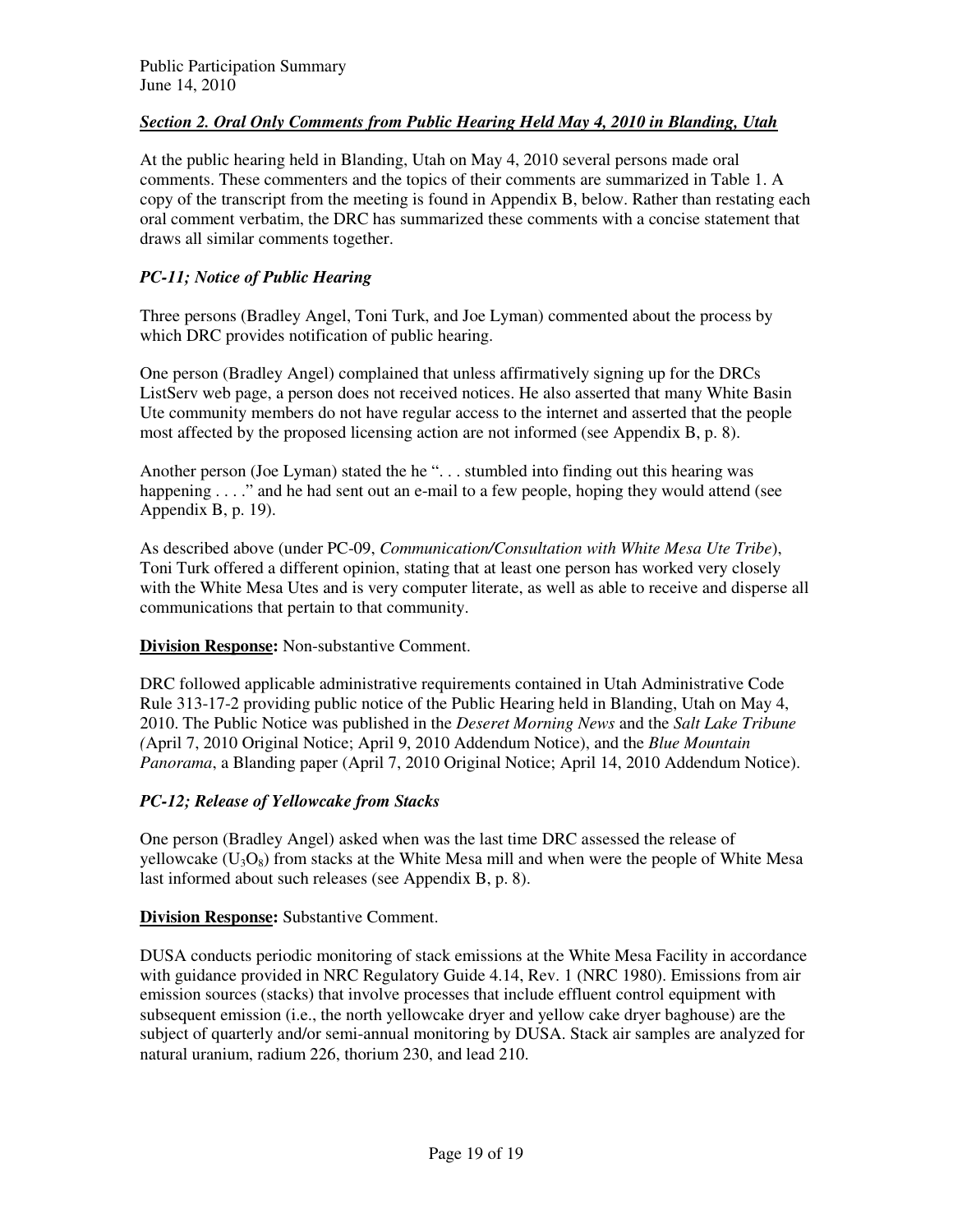Stack monitoring results are reported in the Semi-Annual Effluent Monitoring Reports. These reports are available to the public upon request under GRAMA. A form for this purpose is provided on the DRC website at: http://www.radiationcontrol.utah.gov/forms.htm.

#### *PC-13; Social Justice*

One person (Bradley Angel) believed that the state is violating the United States Civil Rights Act, Title VI because "[a]s a recipient of federal funding, you are prohibited from taking any actions that would have discriminatory or disproportionate impact on low income people of color, like the White Mesa Ute people…" (see Appendix B, p. 10).

**Division Response:** Non-substantive Comment.

The Executive Secretary disagrees with the commenter's opinion that DRC's actions are discriminatory.

#### *PC-14; Rules Should Be Changed*

*One person (Chris Webb) reported his experience during eight years serving as a member of the Utah State Drinking Water Board (see Appendix B, p. 28-29). He told that people frequently argue that the rules need to change and need to be tougher because undesirable things (what ifs) might occur. This commenter stated, however, that the proposal being considered today should be judged on the rules that are in place today and encouraged the state to judge proposal by today's rules, not on hopes for future changes in the rules.* 

**Division Response:** Non-substantive Comment.

Comment noted. No response required.

#### *PC-15; Economic Benefit and Employment Provided by Mill Operations*

*Two persons mentioned the large economic effect the White Mesa uranium mill has on the surrounding area. One person (Toni Turk) stated that the uranium mill is a major employer of the White Mesa Ute community and works in collaboration with Denison Mines for that employment (see Appendix B, p. 11). Mr. Turk stated that San Juan County is the most impoverished county in the state of Utah and somewhere between the 8th and the 15th most impoverished county in the United States (see Appendix B, p. 13). The person expressed the opinion that not supporting one of the main economic engines of the local economy that supports a large portion of our indigenous peoples and provides their livelihoods would be shortsighted. The person asserted that opposing this proposal would fall short of being concerned for the life, liberty, pursuit of happiness of the population that reside here.* 

*Another person (Joe Lyman) stated that employment provided by the White Mesa mill is critical (see Appendix B, p. 20). This person asserted that the mill provides employment to the very people that some say should be protected from the mill. He added that not having that employment could be devastating to the entire area.*

**Division Response:** Non-substantive Comments.

Comments noted. No response required.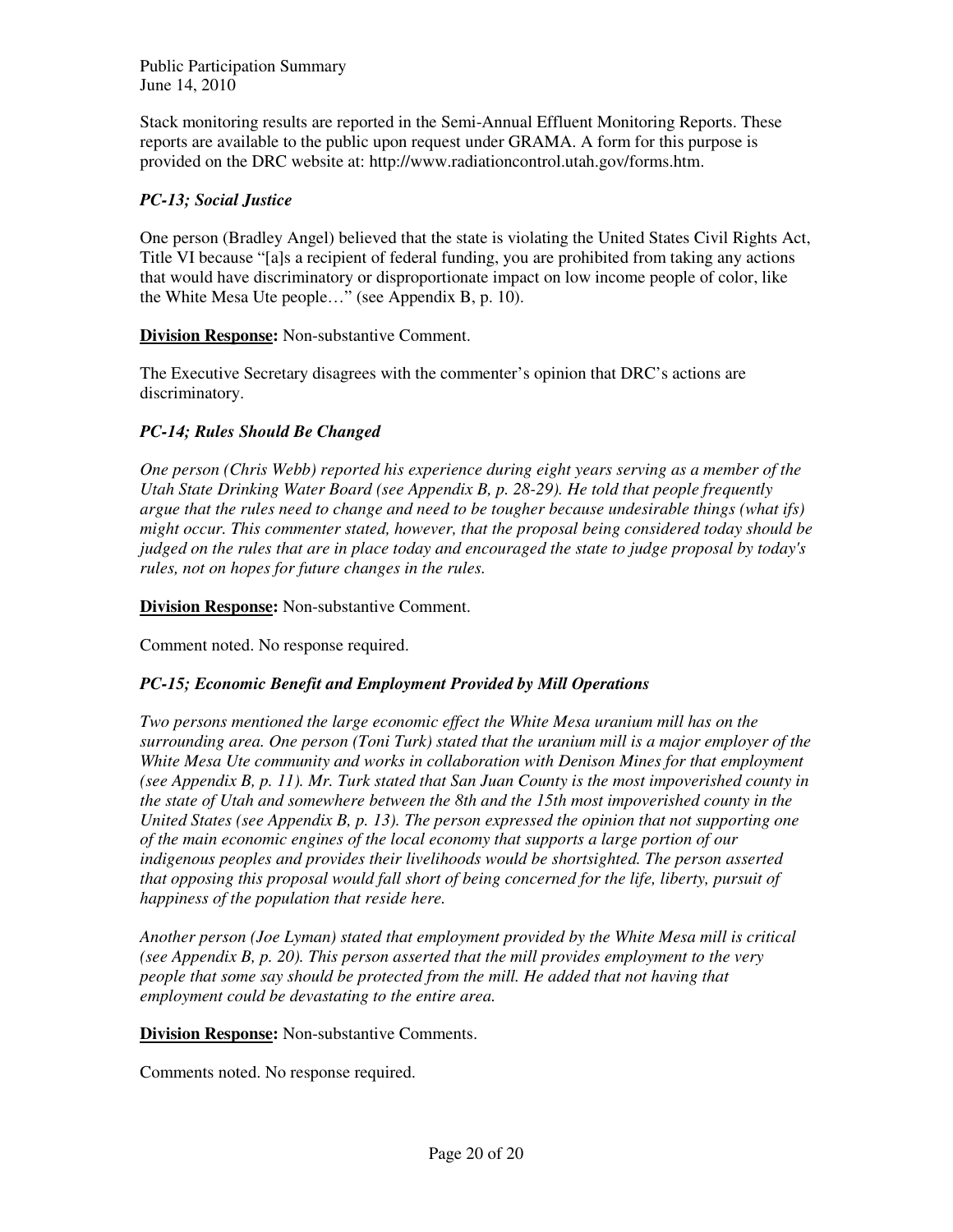#### *PC-16; DUSA is Responsible and Professional*

*One commenter (Toni Turk) noted that there is a place for regulatory oversight, that is, to ensure that development processes are appropriate and timely and that the necessary adjustments are made as they are judged to be needed (see Appendix B, pp. 12-13). This person also expressed the opinion that Denison Mines is good for the local community and area, that White Mesa management are being good neighbors, and that they are being good contributors to the local economy.* 

*One person (Chris Webb, Blanding City Manager) stated that he had have been associated with the mill most of his life (see Appendix B, p. 13). He reported watching the mill propose different actions to promote viability of the milling operations. He also reported that proposals have raised questions in the minds not only of Blanding citizens but of other people in the region and that people get emotionally involved, arguing their love for the area and the surroundings and expressing concern abut what any proposal might do. The person expressed his belief that emotion should not be the only factor but that sciences also be considered. Mr. Webb stated his experience in dealing with the mill over many years, that they are a very good steward, partner, and community member (see Appendix B, p. 15).* 

*One person (Joe Lyman) reported his impression that by and large White Mesa management has been responsible with what they've done at the mill site (see Appendix B, p. 19). This person reported seeing opposition to activity at the mill that has not been well founded This person expressed his belief that he represented many people who, if they were able to come and speak, would support the mill (see Appendix B, pp. 19-21).*

**Division Response:** Non-substantive Comment.

Comments noted. No responses required.

#### *PC-17; Balance in Preserving Archaeological Resources*

*One person (Bradley Angel) expressed concern and opposition to the proposed construction because, it was argued, with the blessing of the State of Utah, the company is destroying ceremonial, potential ceremonial, and well-documented culturally significant sites (see Appendix B, pp. 9-10). It was stated that the desecration and absolute destruction of culturally significant ancient sites could involve burials (not just some ancient artifact for a museum). These are part of the living culture of the people here. Agency decisions and actions would help desecrate these sites, continue to devastate the culture of the native peoples of this area, and we believe violate the Civil Rights Act.* 

**Division Response:** Substantive Comment.

Please refer to the DRC's response to Topic PC-01 above.

#### *PC-18; Health and Safety Are Important*

*One person (Chris Webb) commented that, as a community, Blanding had approached the NRC asking for factual information about health and threats to life and safety threats (see Appendix B, pp. 14-15). He stated that health and life safety of our citizens is more important than any economic development, although, economic development is an important part of a community, if it can be done right. He expressed amazement at learning what was being done and all the*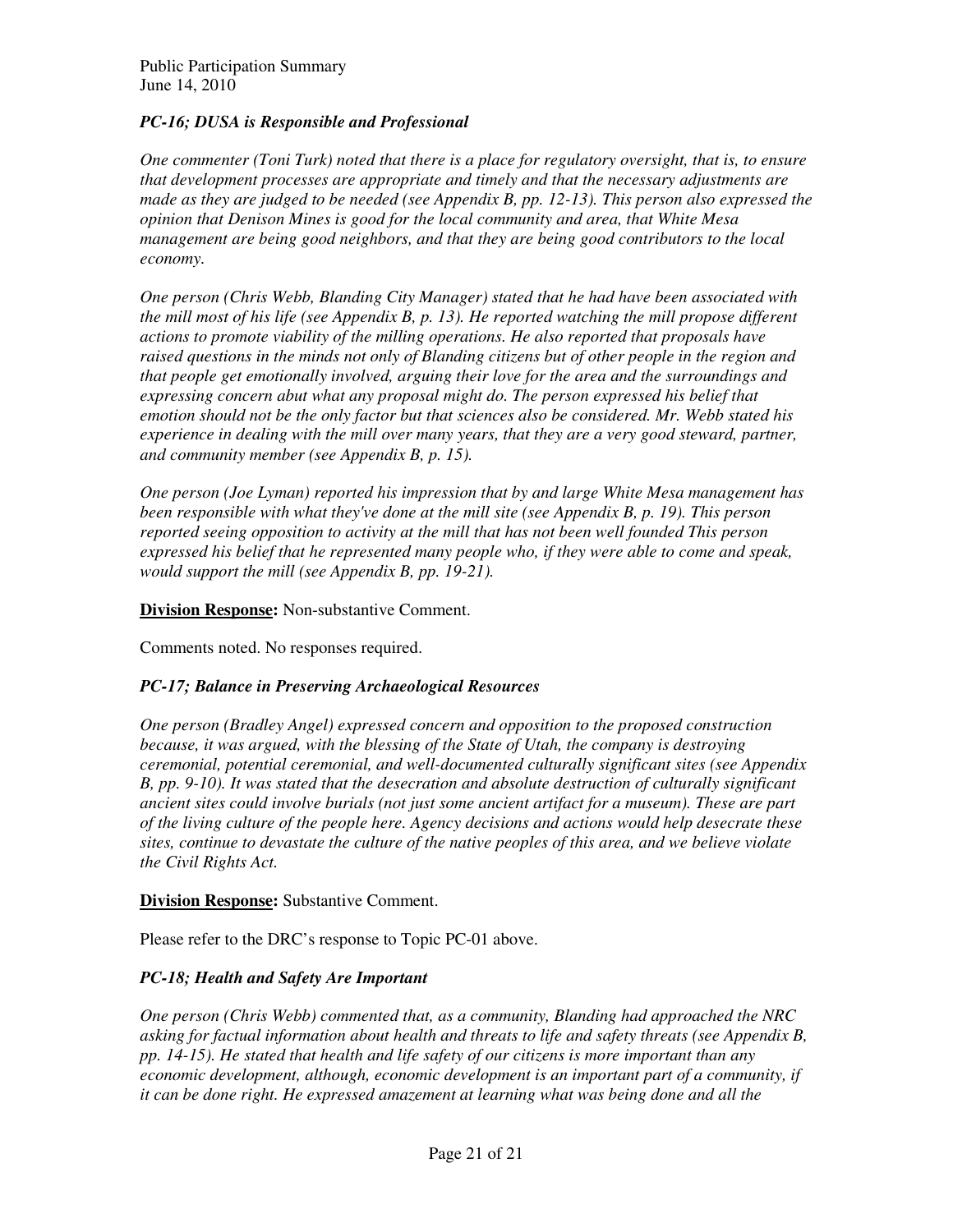*regulations in place to ensure public safety. The person reported that, as the NRC explained the science and regulations, he became supportive of the [licensing and regulatory] processes and became confident that those processes can continue if the regulations were followed.* 

**Division Response:** Non-substantive Comment.

Comment noted. No response required.

#### *PC-19; Confidence in State and Federal Regulators*

*One person (Bradley Angel) asserted that DRC and other state agencies consistently fail to assess the impacts of actual hazards that are documented, as well as potential future hazards to the health and environment and cultural resources of this area (see Appendix B, p. 8-9).* 

*One commenter (Toni Turk) noted that there is a place for regulatory oversight, that is, to ensure that development processes are appropriate and timely and that the necessary adjustments are made as they are judged to be needed (see Appendix B, pp. 12-13).* 

#### **Division Response:** Non-substantive Comment.

DUSA is required to conduct environmental monitoring of air, surface water, groundwater resources and mill and site-related effluent emissions and submit results of such monitoring activities to the DRC on an ongoing, regular basis. These reports are available to the public upon request under GRAMA and are also available at the DRC office in Salt Lake City, Utah. The DRC conducts public hearings, such as the May 4, 2010 Public Hearing in Blanding, to apprise affected communities of planned activities at the White Mesa Mill Facility and to acquire public input and encourage information exchange. Through reviews associated with License and Groundwater Discharge Permit modifications such as this one, the DRC evaluates the potential impacts of site activities on human health and the environment, including cultural resources. Please also refer to DRC's responses in this Public Participation Summary to other public comments received.

#### *PC-20; Release of Radioactive Materials to the Environment*

*One person(Bradley Angel) asked whether the DRC is aware of any time that radioactive materials associated with this facility ended up not contained, such as by the highway (see Appendix B, p. 26).* 

*Another person (Chris Webb) assured that the monitoring is happening and that the state ensures the monitoring takes place (see Appendix B, p. 29).*

**Division Response:** Substantive Comment.

Prior to the DRC becoming an Agreement State in August, 2004, a radiologic survey of the entry road to the mill and adjoining soils (borrow pit areas) was performed by DRC staff.. These informal surveys found some soil activity at levels above background concentration. These findings were communicated to DUSA management, and shortly thereafter, DUSA excavated the soil in question and placed it on the ore storage pad (inside the restricted area) for processing. Annual soil sampling and analysis is performed during the third quarter of each year at several locations both inside and outside the restricted area. The result of this work is provided to DRC in semi-annual effluent monitoring reports by DUSA.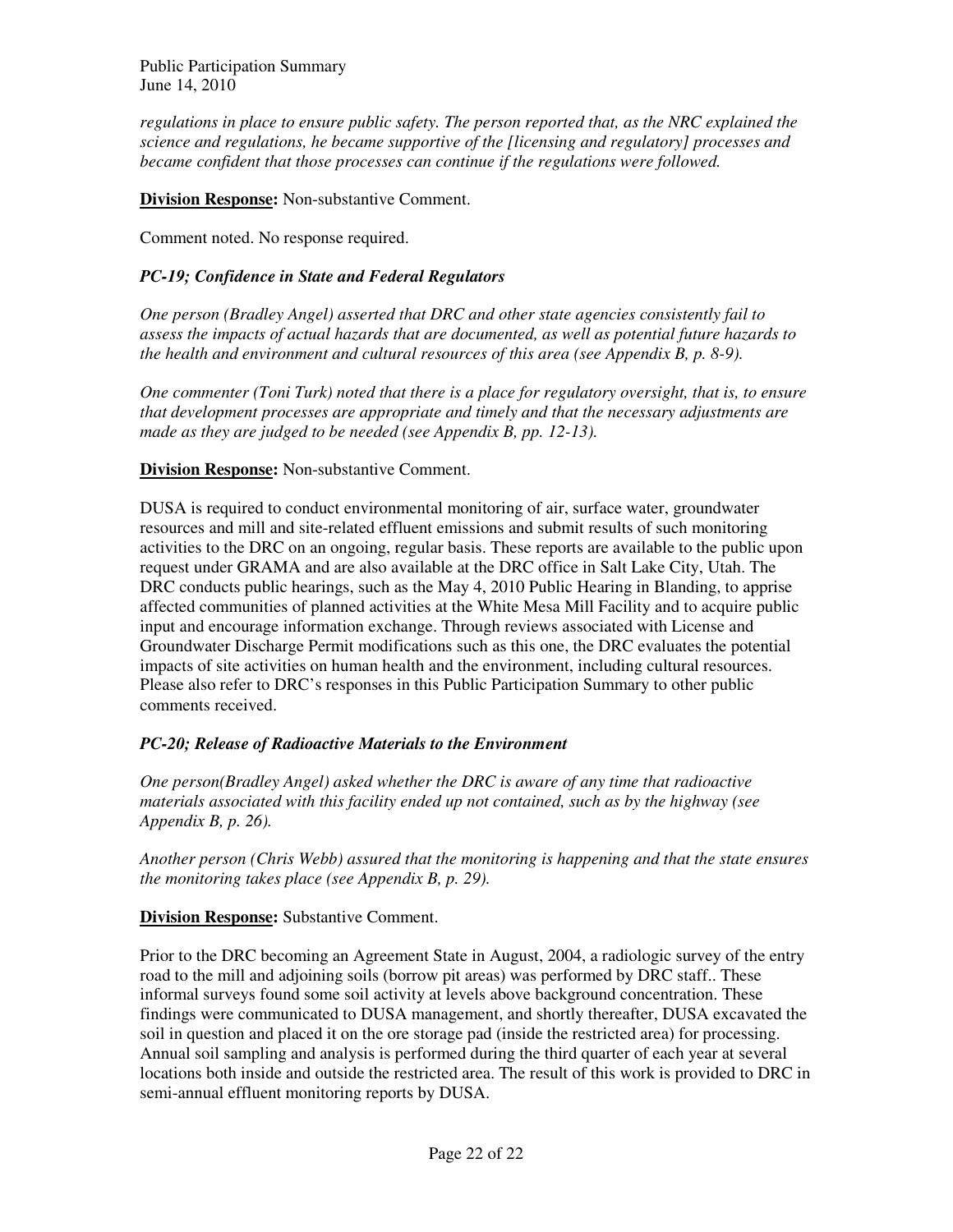#### *Section 3. Sundry Changes to Permit and License*

Selected, minor changes have been made to the Radioactive Materials License and the Groundwater Discharge Permit after the Public Comment period ended. These changes are not related to comments received during the Public Comment period, and are not substantive in nature, but instead represent a simple wording change to correct a typographical error or slight changes to reporting or compliance date or deadline to account for changes in the timetables for documents to be submitted by DUSA for DRC review. These changes include the following:

- 1. License Condition 9.6 The abbreviation "SOPs" for "standard operating procedures" was added to the first sentence of this License Condition as follows: "Standard operating procedures (SOPs) shall be established and followed for all operational process activities involving radioactive materials that are handled, processed, or stored."
- 2. License Condition 9.11 The deadline for submittal of the revised Reclamation Plan (Rev. 3.2) has been changed from June 1, 2010 to June 30, 2010.
- 3. License Condition  $11.7.E(3) In$  order to correct a typographical error, wording has been changed to the following. "Review of the data and **an** analysis shall be performed and certified by a Utah Licensed Professional Engineer **and** submitted ..."
- 4. License Condition 12.3 The reporting deadline for the ATER (Annual Technical Evaluation Report) has been changed from September  $1<sup>st</sup>$  of each year to November  $15<sup>th</sup>$ of each year.
- 5. Permit Part I.E.10(a) Minor typographical correction (removal of extra comma).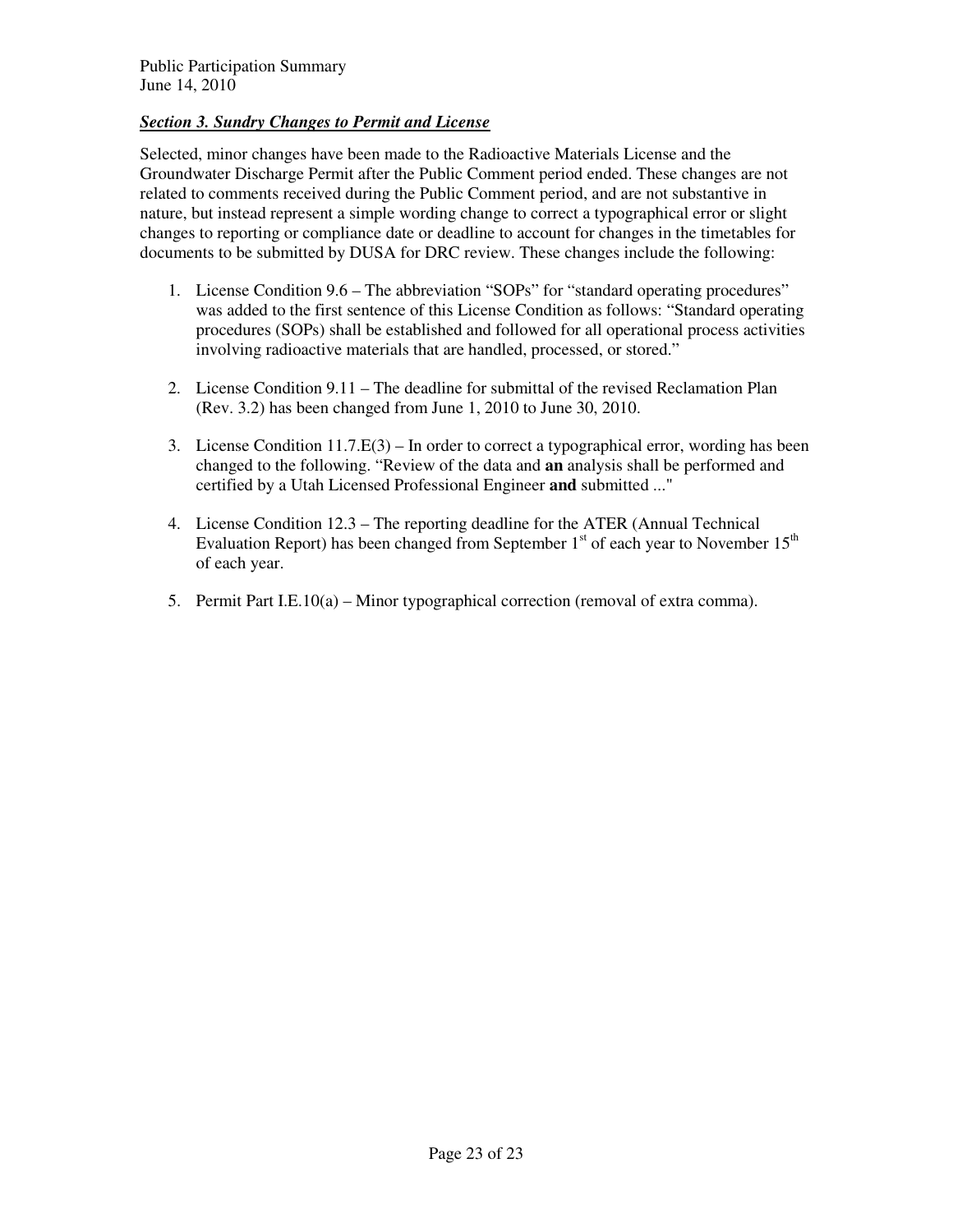#### *References Cited*

Denison Mines (USA) Corp (DUSA) 2009. "State of Utah Radioactive Material License No. UT1900479 White Mesa Mill, Blanding, Utah Semi-Annual Effluent Monitoring Report for Period January 1, 2009 through June 30, 2009", company compliance report, August 29, 2009, 169 pp.

Denison Mines (USA) Corp (DUSA) 2010. Letter from Jo Ann Tischler of DUSA to Dane L. Finerfrock, Executive Director, Utah Department of Environmental Quality, Radiation Control Division, "License Condition Number 9.7 – Cell 4B Archeological Clearance", June 8, 2010.

NRC (U.S. Regulatory Commission) 2002. *Design of Erosion Protection for Long-Term Stabilization.* Final Report. NUREG-1623. September 2002. Washington, DC.

NRC 1980. Regulatory Guide 4.14, Rev. 1. *Radiological Effluent and Environmental Monitoring at Uranium Mills*. April 25, 1980.

Tellco Environmental 2010. National Emission Standards for Hazardous Air Pollutants 2009 Radon Flux Measurement Program, White Mesa Millsite, prepared for Denison Mines (USA) Corp. by Tellco Environmental, Grand Junction, CO. Submitted to DUSA February 17, 2010.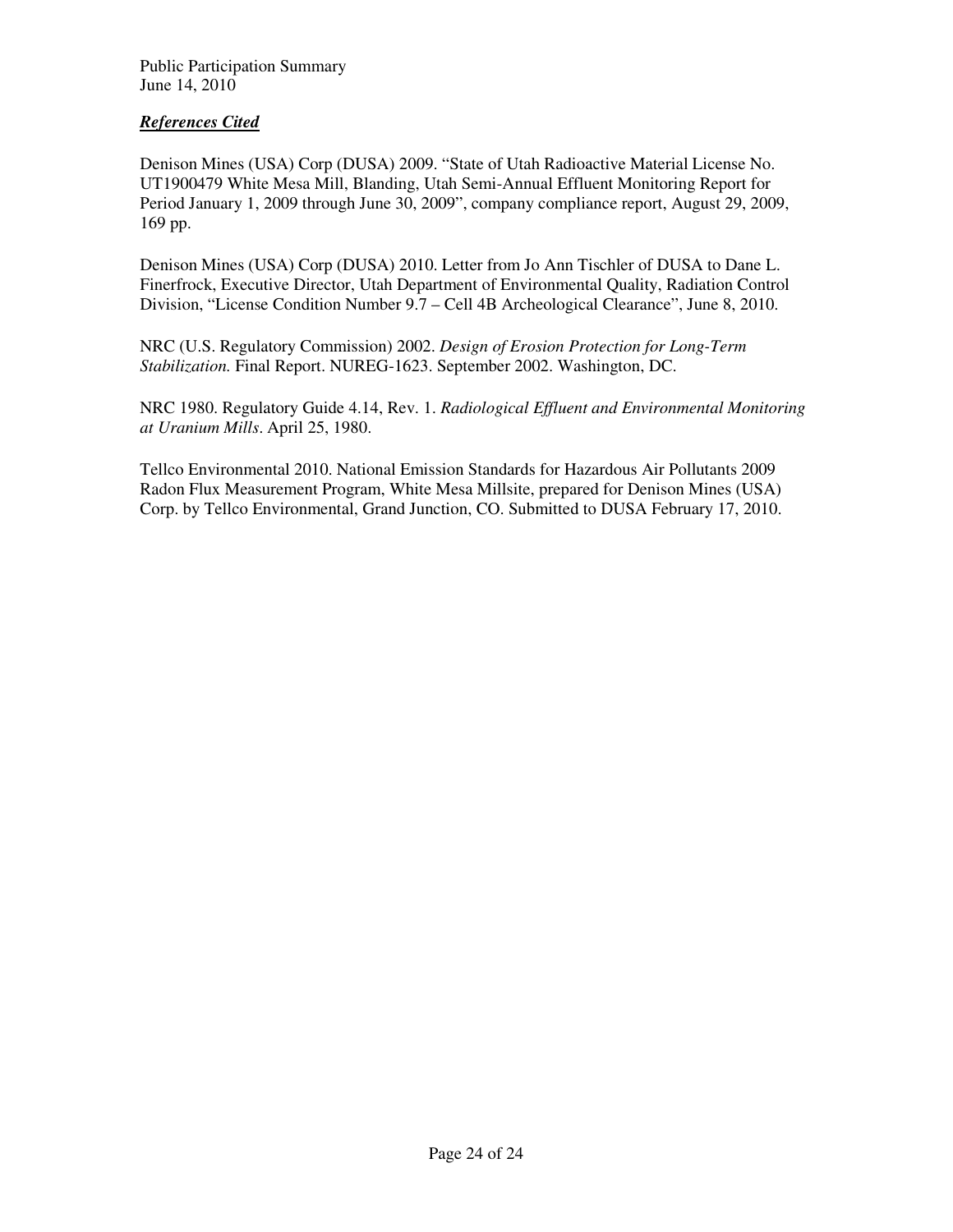## APPENDIX A Written Comments Provided to Utah Division of Radiation Control

(See Attached Letter from Ms. Sarah M. Fields dated May 10, 2010)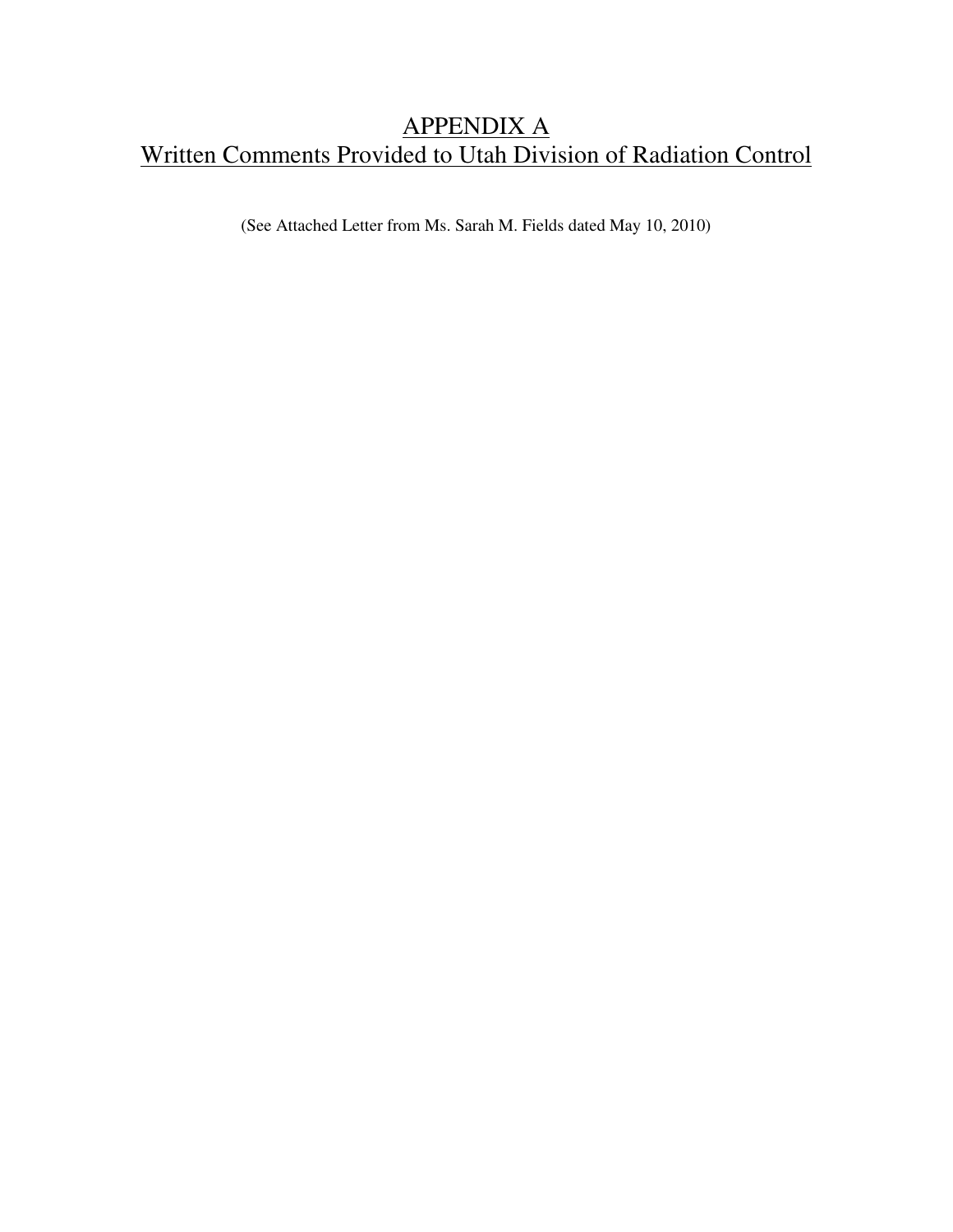# APPENDIX B Transcript of Public Hearing Held May 4, 2010 at Blanding, Utah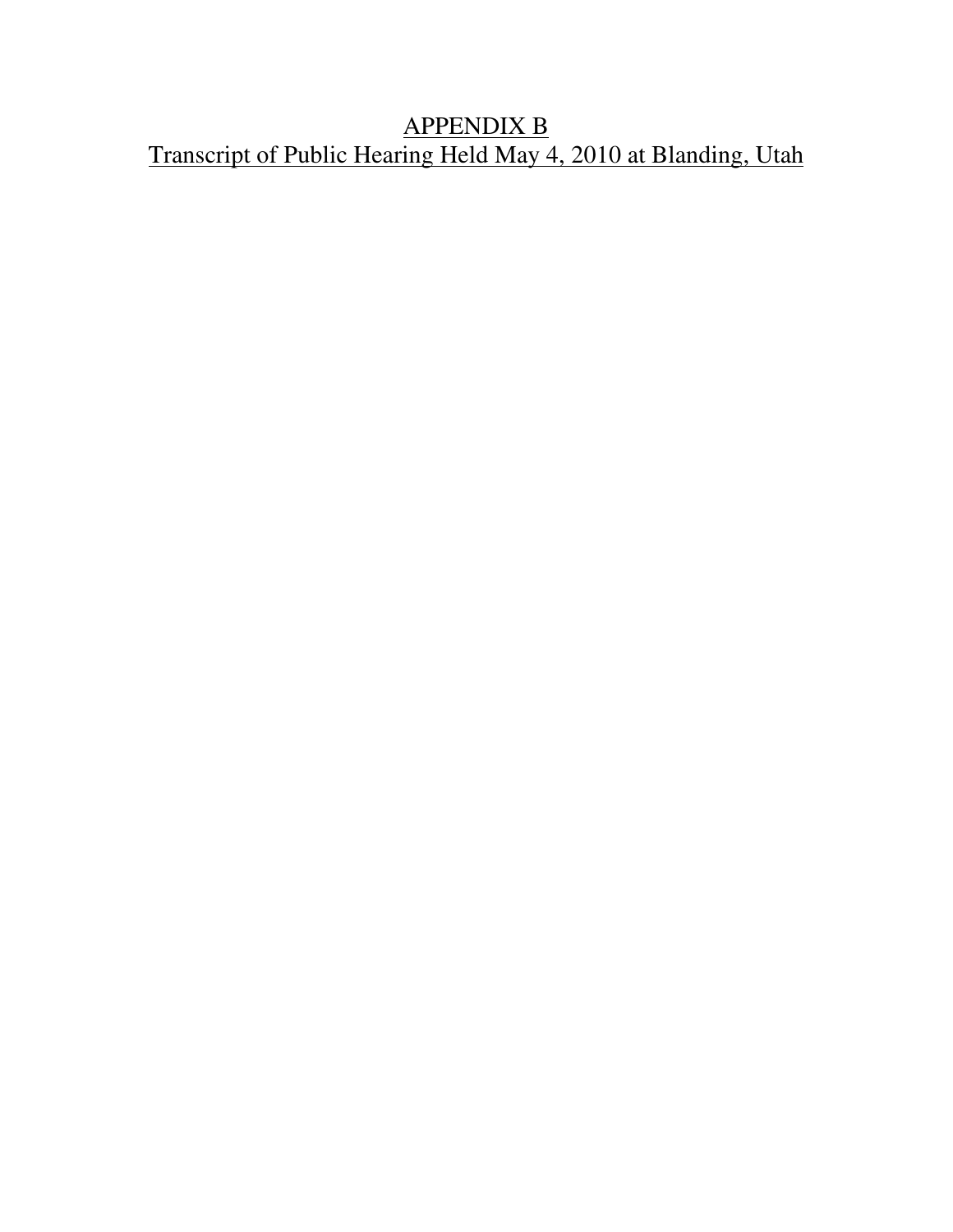# APPENDIX C Revised Radioactive Materials License No. UT 1900479